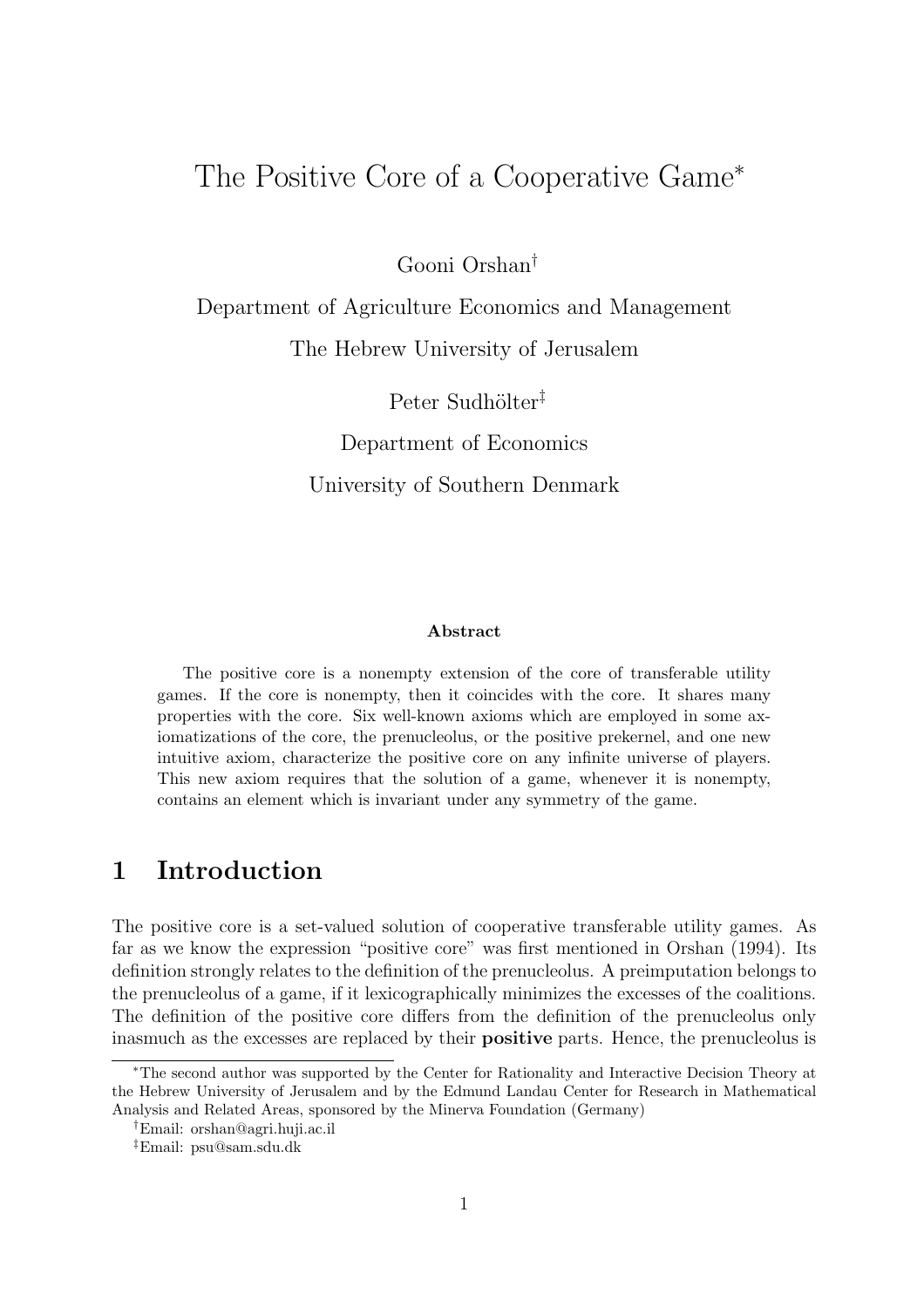a subsolution of the positive core. On the other hand, if the core of a game is nonempty, then the positive parts of all excesses at elements of the core are zero, hence the core coincides with the positive core, whenever the core is nonempty.

Note that if an excess of a coalition  $S$  at a proposal  $x$  (see Section 2 for the formal definition) is positive, then it may be interpreted as the dissatisfaction of S when faced with  $x$ . If the excess is not positive, then the coalition is satisfied, that is, its dissatisfaction is 0. Hence, the positive core of a game consists of all preimputations that lexicographically minimize the dissatisfactions of the coalitions.

Though the core is regarded as one of the most intuitive solutions for cooperative games, there is (at least) one serious drawback: It specifies the empty set for many remarkable games. From a normative point of view, the elements of a solution of a game are interpreted as proposals of how to solve the game. If the solution applied to some game is empty, then this game cannot be solved. In this sense the core, when regarded a normative solution, should be applied to classes of balanced games (games wit a nonempty core) only. As soon as non-balanced games have to be considered the core seems to be a less suitable solution. It is then natural to replace the core by a solution which (a) contains the core as a subsolution and which (b) is nonempty when applied to any game under consideration. There are well-known nonempty core extensions. Indeed, the literature mentions various prebargaining sets (see, e.g., Aumann and Maschler (1964), Granot and Maschler  $(1997)$ , or Sudhölter and Potters  $(2001)$ ) which contain the core. However, even if the core is nonempty, they can be much larger than the core. They may contain counter intuitive proposals which are ruled out by the core. Recently Sudhölter and Peleg (2000) introduced and axiomatized a smaller nonempty core extension, the positive prekernel (see Section 2 for the precise definition). Though this solution is a subsolution of the prebargaining sets, the core of a balanced game may be a proper subset of the positive prekernel of this game. It is the aim of this paper to show that the positive core is characterized (see Theorem 4.8 and Corollary 4.11) by intuitive simple axioms. Only one property (see Definition 3.2) is employed, which is not used in some axiomatizations of the prekernel, the positive prekernel, the prenucleolus, or the core.

The paper is organized as follows: In Section 2 the notation and some definitions are presented. Moreover, some characterizations of solutions known from literature and relevant in the context of the positive core, are recalled.

The positive core satisfies nonemptiness, anonymity, covariance under strategic equivalence, and it is Pareto optimal and reasonable. The core satisfies three variants of reduced game properties: The reduced game property (RGP), the converse reduced game property (CRGP), and the reconfirmation property (RCP). The positive prekernel satisfies two of them, namely RGP and CRGP. In Section 3 it is shown that the positive core satisfies RGP and RCP. Moreover it shares a further property with the core, the (positive) prekernel, and the nucleolus. Indeed, these solutions allow for non-discrimination. This axiom requires from the solution of a game that it, whenever nonempty, contains a preimputation which does not discriminate (that is, which is invariant under all symmetries of the game).

The main results are contained in Section 4, which is divided into four subsections. We investigate the behavior and shape of solutions that are nonempty- and bounded-valued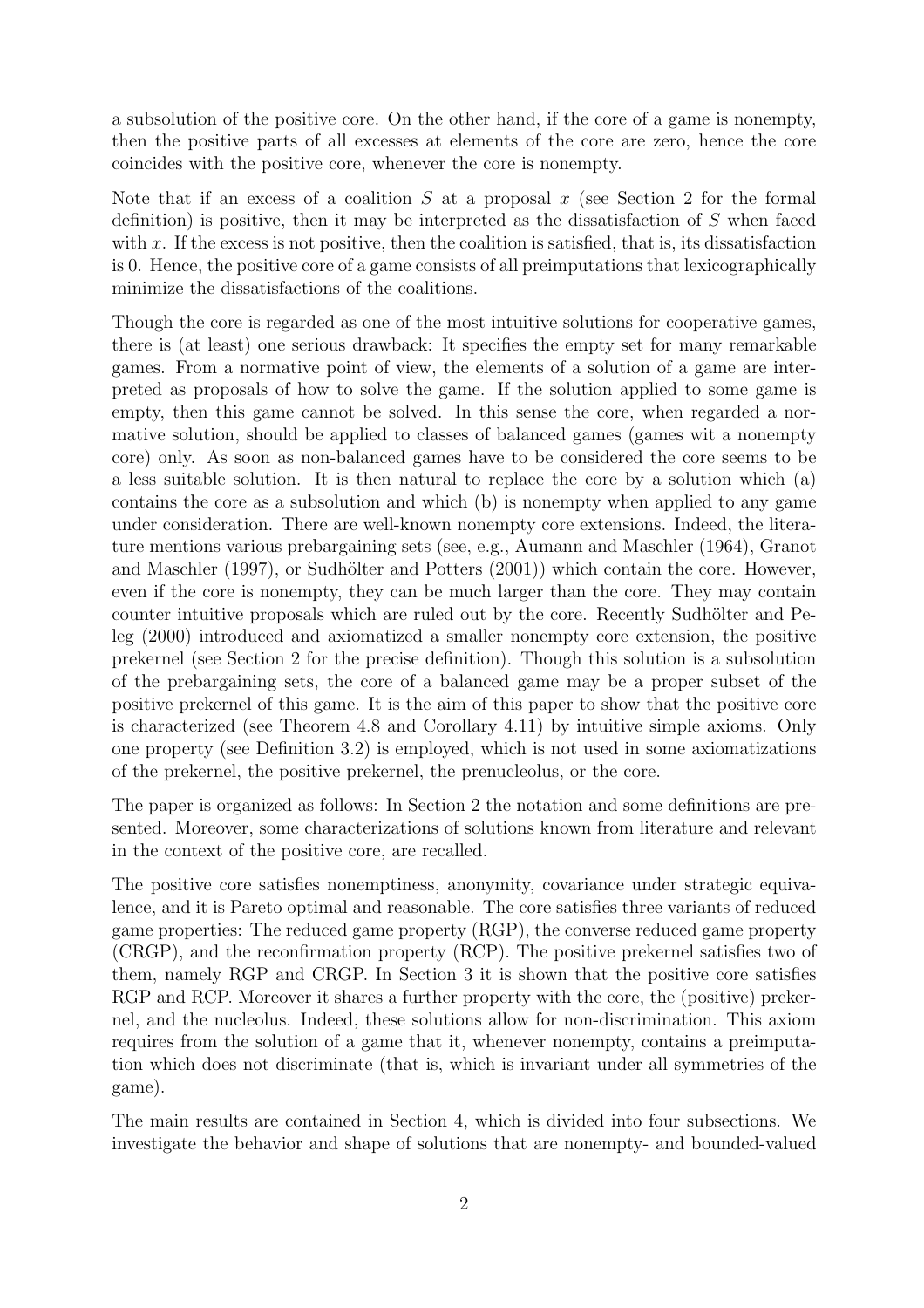and satisfy covariance, anonymity, RGP, and RCP. In the first subsection it turns out (see Theorem 4.1) that the restrictions of such a solution to one- and two-person games is either the prenucleolus, or the relative interior of the positive core, or the positive core. In order to generalize this result to arbitrary games, it is shown (see Lemma 4.5) in Subsection 4.2 that the positive parts of the excesses at elements of the solution of a game have to coincide. For this and the preceding result the assumption of an infinite universe of potential players is crucial. In Subsection 4.3 Lemma 4.5 is used to prove that Theorem 4.1 can be generalized, if the solution is assumed to contain the prenucleolus.

Finally Subsection 4.4 shows that the unique solutions that satisfy the above properties **and** are convex-valued, are the prenucleolus, the relative interior of the positive core, or the positive core. Moreover, it is shown that anonymity and convex-valuedness can be replaced by ND (see Theorem 4.9). Hence, the positive core is the maximum nonempty and bounded-valued solution that satisfies covariance, anonymity, RGP, RCP, and allows for non-discrimination.

In Section 5 examples are presented which show that each of the axioms employed in Theorem 4.9 is logically independent of the remaining axioms. Moreover, some remarks are given.

# **2 Notation and Definitions**

Let  $U$  be a set (the universe of players). Throughout this paper we shall assume for simplicity that  $\{1,\ldots,k\} \subseteq U$  whenever  $|U| \geq k$ .

A cooperative transferable utility game – a game – is a pair  $(N, v)$  such that N is a finite nonempty subset of U (the player set) and  $v : 2^N \to \mathbb{R}$ ,  $v(\emptyset) = 0$ , is a mapping (the coalition function). Here  $2^N = \{S \subseteq N\}$  is the set of *coalitions*. The set of *feasible* payoffs of a game  $(N, v)$  is  $X(N, v) = \{x \in \mathbb{R}^N \mid x(N) \le v(N)\}$ , where we use  $x(S) = \sum_{i \in S} x_i (x(\emptyset) = 0)$  for every  $S \in 2^N$  and every  $x \in \mathbb{R}^N$  as a convention. Additionally,  $i\in S$   $x_i$   $(x(\emptyset) = 0)$  for every  $S \in 2^N$  and every  $x \in \mathbb{R}^N$  as a convention. Additionally,<br>denotes the restriction of  $x$  to  $S$  i.e.  $x_i = (x_i)_{i \in S}$ . For disjoint coalitions  $S$   $T$  let  $x_S$  denotes the restriction of x to S, i.e.  $x_S = (x_i)_{i \in S}$ . For disjoint coalitions S, T let  $(x_S, x_T) = x_{S\cup T}$ . Moreover,  $\mathcal{I}^*(N, v) = \{x \in \mathbb{R}^N \mid x(N) = v(N)\}\$  denotes the set of preimputations. A feasible payoff x is individually rational, if  $x_i \geq v(\{i\})$  for all  $i \in N$ . An individually rational preimputation is called imputation.

A solution  $\sigma$  is a mapping that associates with every game  $(N, v)$  a set  $\sigma(N, v) \subseteq X(N, v)$ .

The following abbreviations are used to recall the definitions of several well-known solutions which are relevant in the sequel. Let  $(N, v)$  be a game, let  $S \subseteq N$ , let  $k, \ell \in N$ <br>be distinct and let  $x \in \mathbb{R}^N$ . Then  $e(S, x, v) = v(S) - x(S)$  denotes the excess of S be distinct, and let  $x \in \mathbb{R}^N$ . Then  $e(S, x, v) = v(S) - x(S)$  denotes the excess of S,  $\mu(x, v) = \max_{S \subset N} e(S, x, v)$  denotes the maximal excess and

$$
s_{k\ell}(x,v) = \max\{e(S,x,v) \mid S \subseteq N, \ell \notin S \ni k\}
$$

denotes the *maximal surplus* of k against  $\ell$  at x with respect to (w.r.t.)  $(N, v)$ .

The core of  $(N, v)$  is the set  $\mathcal{C}(N, v) = \{x \in \mathcal{I}^*(N, v) \mid e(S, x, v) \leq 0 \ \forall S \subseteq N\}$  and the prekernel of  $(N, v)$  is the set

$$
\mathcal{K}^*(N, v) = \{ x \in \mathcal{I}^*(N, v) \mid s_{k\ell}(x, v) = s_{\ell k}(x, v) \,\forall k \in N \text{ and } \ell \in N \setminus \{k\} \}.
$$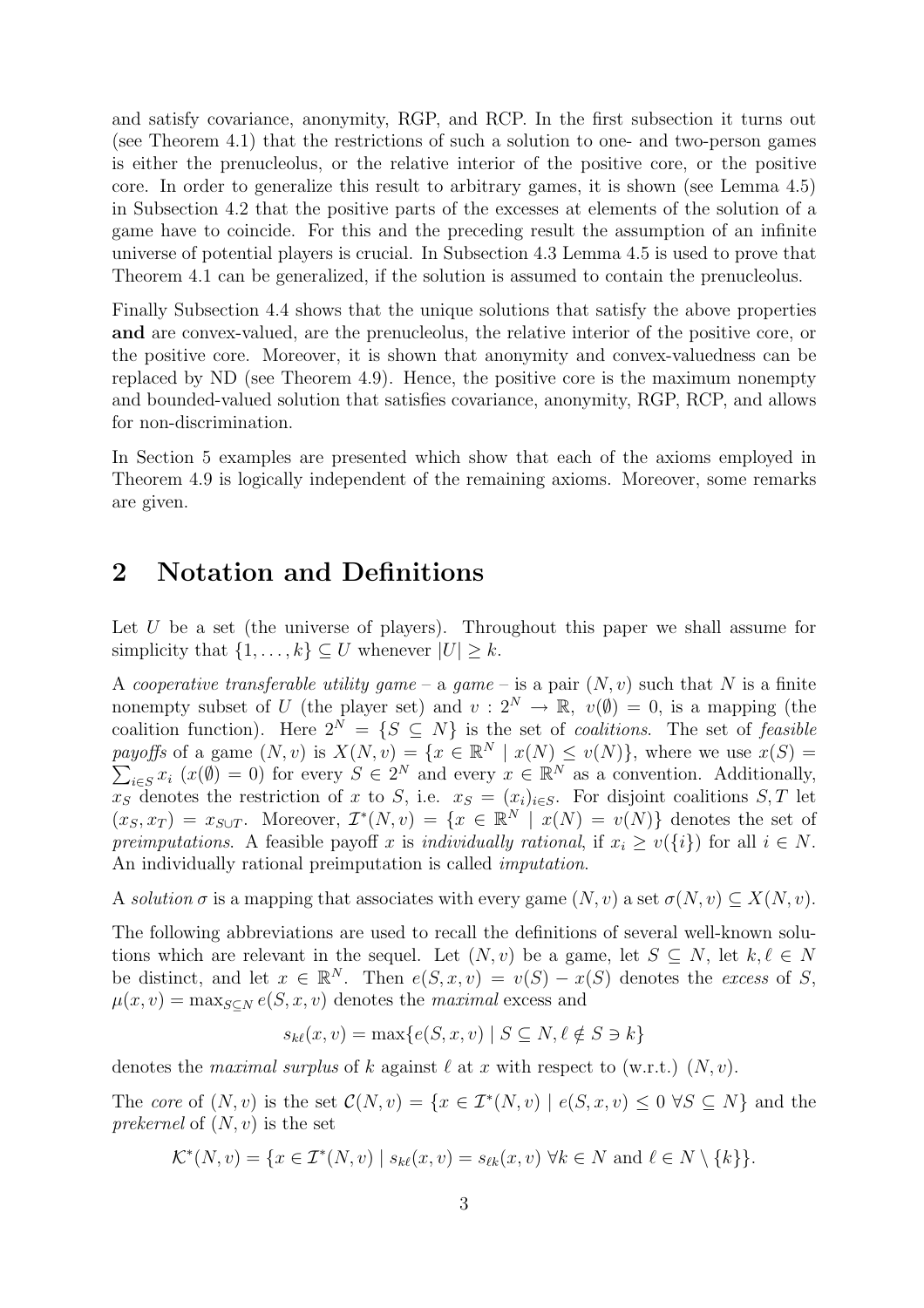The *positive prekernel* of  $(N, v)$  is the set

$$
\mathcal{K}_+^*(N, v) = \{ x \in \mathcal{I}^*(N, v) \mid (s_{k\ell}(x, v))_+ = (s_{\ell k}(x, v))_+ \ \forall k \in N \text{ and } \ell \in N \setminus \{k\} \},
$$

where  $t_+ = \max\{t, 0\}$  denotes the positive part of a real t. The *prenucleolus* of  $(N, v)$ , denoted  $\nu(N, v)$ , is the set of preimputations that lexicographically minimize the nondenoted  $\nu(N, v)$ , is the set of preimputations that lexicographically minimize the non-<br>increasingly ordered vector of excesses of the coalitions. The set  $\nu(N, v)$  is a singleton increasingly ordered vector of excesses of the coalitions. The set  $\nu(N, v)$  is a singleton  $\{\nu(N, v)\}.$  $\{\nu(N,v)\}.$ 

Gillies (1959) introduced the core, for the prekernel and prenucleolus we refer to Maschler, Peleg, and Shapley (1972) and to Schmeidler (1969). The positive prekernel was introduced by Sudhölter and Peleg (2000). Now we are able to define the positive core.

**Definition 2.1** The **positive core** of a game  $(N, v)$  is the set  $\mathcal{C}_+(N, v)$  defined by

$$
\mathcal{C}_+(N,v) = \{ x \in \mathcal{I}^*(N,v) \mid (e(S,x,v))_+ = e(S,\nu(N,v),v)_+ \; \forall S \subseteq N \}.
$$

The prenucleolus is the preimputation which minimizes the highest excess, then minimizes the number of coalitions attaining highest excess, then minimizes the second highest excess, and so on. Thus, the prenucleolus is yielded by iteratively solving a finite sequence of linear programs. The positive core can be computed by solving the same sequence of linear programs as long as the excesses are positive.

A member of the positive core lexicographically minimizes the non-increasingly ordered vector of **positive** excesses, whereas the prenucleolus lexicographically minimizes the nonincreasingly ordered vector of **all** excesses. A member of the positive prekernel balances the maximal surplus of distinct players whenever it is **positive**, whereas a member of the prekernel balances the maximal surplus of **all** pairs of distinct players. In this sense the positive core of a game arises from the prenucleolus of the game in a similar way as the positive prekernel arises from the prekernel.

Clearly,  $C_+(N, v) = C(N, v)$ , if  $C(N, v) \neq \emptyset$ , and  $\nu(N, v) \in C_+(N, v)$ .

Some convenient and well-known properties of a solution  $\sigma$  are as follows:  $\sigma$  is nonempty (NE), if  $\sigma(N, v) \neq \emptyset$  for every game  $(N, v)$ .  $\sigma$  satisfies the zero inessential two-person<br>game property (ZIC) if for every game  $(N, v)$  with  $|N| = 2$  and  $v = 0$ ,  $\sigma(N, v) \neq \emptyset$ ,  $\sigma$  is game property (ZIG), if for every game  $(N, v)$  with  $|N| = 2$  and  $v = 0$ ,  $\sigma(N, v) \neq \emptyset$ .  $\sigma$  is single-valued (SIVA) if  $|\sigma(N, v)| = 1$  for every game  $(N, v)$ ,  $\sigma$  is covariant under strategic single-valued (SIVA), if  $|\sigma(N, v)| = 1$  for every game  $(N, v)$ .  $\sigma$  is covariant under strategic equivalence (COV), if for games  $(N, v)$ ,  $(N, w)$  with  $w = \alpha v + \beta$  for some  $\alpha > 0, \beta \in \mathbb{R}^N$ the equation  $\sigma(N,w) = \alpha \sigma(N,v) + \beta$  holds. (Here we use the convention which identifies  $\beta \in \mathbb{R}^N$  with the *additive* coalitional function, again denoted by  $\beta$ , on the player set N defined by  $\beta(S) = \sum_{i \in S} \beta_i$  for all  $S \in 2^N$ .) If  $w = \alpha v + \beta$  as above, then the games v<br>and w are called *strategically equivalent*  $\sigma$  satisfies *apopumity* (AN) if for any two games and w are called *strategically equivalent.*  $\sigma$  satisfies *anonymity* (AN), if for any two games  $(N, v), (M, w)$  the following condition holds: If  $\pi : N \to M$  is a bijective mapping such that  $\pi v = w \ (\pi v(S) := v(\pi^{-1}(S))$ , then  $\sigma(M, w) = \pi \sigma(N, v)$ . (For  $x \in \mathbb{R}^N$ ,  $\pi x \in \mathbb{R}^{\pi(N)}$ ) is defined by  $\pi x_i = x_{\pi^{-1}(i)} \ \forall j \in \pi(N)$ .) In this case  $(N, v)$  and  $(N, w)$  are *isomorphic* games.  $\sigma$  satisfies the *equal treatment property* (ETP), if for every game  $(N, v)$  and every  $x \in \sigma(N, v)$  the following condition holds for every  $i \in N$  and  $j \in N \setminus \{i\}$ : If  $v(S \cup \{i\} = v(S \cup \{j\})$  for every  $S \subseteq N \setminus \{i, j\}$  (*i* and *j* are *interchangeable* or *equals*), then  $x_i = x_j$ .  $\sigma$  satisfies *Pareto optimality* (PO), if  $\sigma(N, v) \subseteq T^*(N, v)$  for every game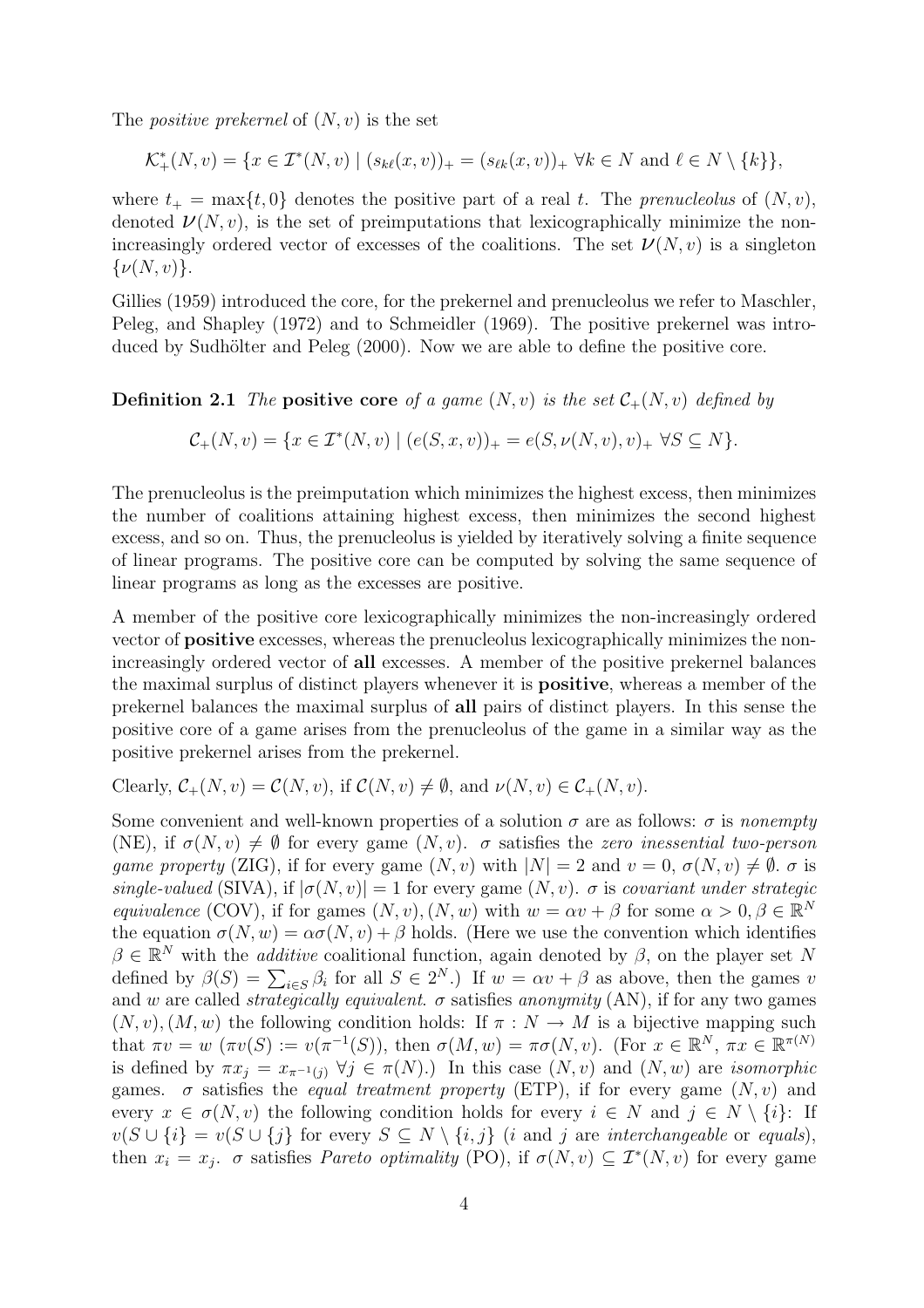$(N, v)$ .  $\sigma$  is reasonable (REAS), if, for every game  $(N, v)$ , for every  $x \in \sigma(N, v)$ , and for every  $i \in N$ ,

$$
\min_{S \subseteq N \setminus \{i\}} (v(S \cup \{i\}) - v(S)) \le x_i \le \max_{S \subseteq N \setminus \{i\}} (v(S \cup \{i\}) - v(S)).
$$

σ is bounded-valued (BOUND), if  $\sigma(N, v)$  is bounded for every game  $(N, v)$ . σ satisfies weak unanimity for two-person games (WUTPG), if, for every game  $(N, v)$  with  $|N| = 2$ , all imputations are members of  $\sigma(N, v)$ .

We now recall the definitions of some variants of the reduced game property. Let  $(N, v)$ <br>be a game  $x \in X(N, v)$  and  $\emptyset \neq S \subset N$ . The reduced game  $(S, v^{S,x})$  w r t to S and x is be a game,  $x \in X(N, v)$ , and  $\emptyset \neq S \subseteq N$ . The *reduced game*  $(S, v^{S,x})$  w.r.t. to S and x is defined by defined by

$$
v^{S,x}(T) = \begin{cases} 0 & , \text{ if } T = \emptyset, \\ v(N) - x(N \setminus S) & , \text{ if } T = S, \\ \max_{Q \subseteq N \setminus S} (v(T \cup Q) - x(Q)) & , \text{ otherwise,} \end{cases}
$$

for every  $T \subseteq S$ .  $\sigma$  satisfies the *reduced game property* (RGP), if  $x_S \in \sigma(S, v^{S,x})$  for every game  $(N, v)$ , for every  $\emptyset \neq S \subseteq N$ , and every  $x \in \sigma(N, v)$ .  $\sigma$  satisfies the *converse reduced*<br>game property (CBCP) if for every game  $(N, v)$  with  $|N| > 2$  the following condition is game property (CRGP), if for every game  $(N, v)$  with  $|N| \geq 2$  the following condition is satisfied for every  $x \in \mathcal{I}^*(N, v)$ : If, for every  $S \subseteq N$  with  $|S| = 2$ ,  $x_S \in \sigma(S, v_{S,x})$ , then  $x \in \sigma(N, v)$ .  $\sigma$  satisfies the *reconfirmation property* (RCP), if for every game  $(N, v)$ , for every  $\emptyset \neq S \subseteq N$ , for every  $x \in \sigma(N, v)$ , and for every  $y \in \sigma(S, v^{S, x})$ ,  $(y, x_{N \setminus S}) \in \sigma(N, v)$ .

With the help of these axioms the prekernel, the prenucleolus, the positive prekernel, and the core can be characterized. We recall some of the axiomatizations.

**Theorem 2.2 (Peleg (1986))** The unique solution that satisfies NE, PO, COV, ETP, RGP, and CRGP is the prekernel.

**Theorem 2.3 (Sobolev (1975))** The unique solution that satisfies SIVA, COV, AN, and RGP is the prenucleolus, provided  $|U| = \infty$ .

**Theorem 2.4 (Sudhölter and Peleg (2000))** The unique solution that satisfies NE, AN, REAS, RGP, CRGP, and WUTPG is the positive prekernel, provided  $|U| \geq 3$ .

**Theorem 2.5 (Hwang and Sudhölter (2001))** The unique solution that satisfies ZIG, COV, AN, RGP, RCP, CRGP, and BOUND is the core, provided  $|U| \geq 5$ .

#### **Remark 2.6**

- (1) In Theorem 2.2, CRGP is a substitute for maximality, i.e., each solution that satisfies the remaining axioms is contained in the prekernel (see Peleg (1986)). Hence the prekernel is the **maximum** solution that satisfies the remaining five axioms.
- (2) Orshan (1993) shows that AN can be replaced by ETP in Theorem 2.3.
- (3) Note that the prenucleolus is also axiomatized by NE, COV, ETP, and RCP (see Orshan and Sudhölter (2003)).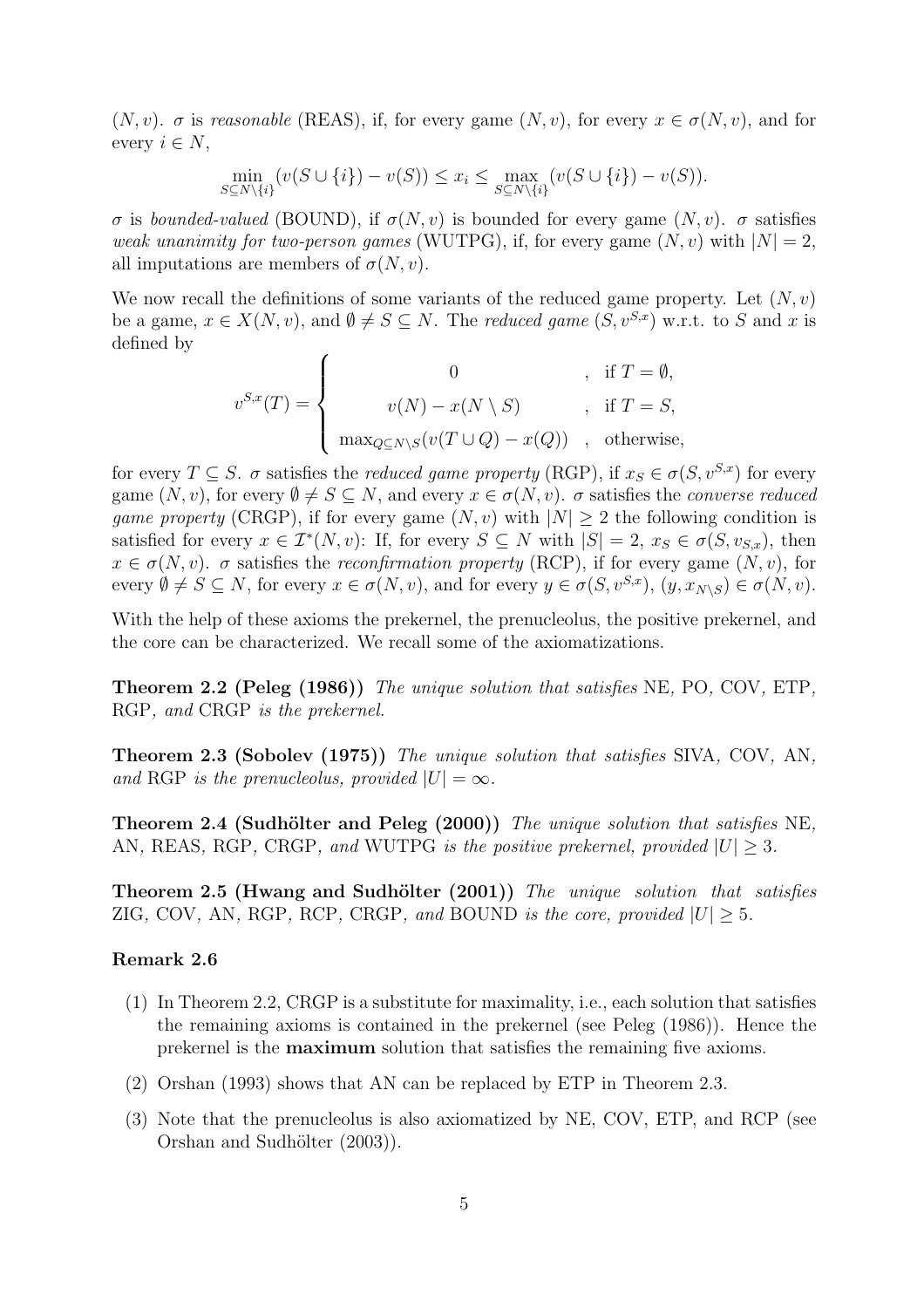**Remark 2.7** The positive core of a game is the set of all preimputations that lexicographically minimize the non-increasingly ordered vector of the positive parts of the excesses. A proof of this alternative "definition" of the positive core is straightforward.

The following simple results are useful. Let  $\Gamma^2$  be the set of games with at most two players.

**Remark 2.8** Let  $(N, v)$  be a game,  $\emptyset \neq S \subseteq N$ ,  $k, \ell \in S$ ,  $k \neq \ell$ , and let  $x \in \mathbb{R}^N$ . Then

$$
s_{k\ell}(x,v) = s_{k\ell}\left(x_S, v^{S,x}\right). \tag{2.1}
$$

**Remark 2.9 (Lemma 4.3 of Hwang and Sudhölter (2001))** If  $\sigma$  satisfies BOUND, COV, and RGP, then  $\sigma$  also satisfies PO.

**Remark 2.10 (Lemma 7.1 of Sudhölter and Peleg (2000))** Let  $\sigma^1$ ,  $\sigma^2$  be solutions. If  $\sigma^1$  satisfies PO and RGP, if  $\sigma^2$  satisfies CRGP, and if  $\sigma^1(N,v) \subseteq \sigma^2(N,v)$ for every game  $(N, v) \in \Gamma^2$ , then  $\sigma^1$  is a subsolution of  $\sigma^2$ .

# **3 Properties and Examples**

This section serves to show that the positive core has many properties in common with the core, the (positive) prekernel, and the nucleolus. Moreover, an algebraic characterization by balanced collections of coalitions is provided. We shall also use the relative interior, denoted rint  $\mathcal{C}_+$  of the positive core. Let  $(N, v)$  be a game. Then

$$
\text{rint } \mathcal{C}_+(N, v) = \{ x \in \mathcal{C}_+(N, v) \mid \forall S \subseteq N : e(S, \nu(N, v), v) < 0 \Rightarrow e(S, x, v) < 0 \}.
$$

The positive core satisfies NE and, hence, ZIG, because it contains the prenucleolus. Clearly, it satisfies COV, AN, and PO. It is a subsolution of the positive prekernel which satisfies REAS (see Sudhölter and Peleg (2000)), thus it satisfies REAS as well. The relative interior of the positive core satisfies the same axioms. For two-person games with a non-empty core,  $C_+$  coincides with the core and for two-person games with an empty core it coincides with the prenucleolus. Therefore it satisfies, different from rint  $C_{+}$ , WUTPG.

**Remark 3.1** It is well-known that the prekernel of any three-person game coincides with its prenucleolus. Hence, by Theorem 4.1 of Sudhölter and Peleg  $(2000)$ , the positive core of any three-person game coincides with its positive prekernel.

A further property of the positive core is interesting. Let  $(N, v)$  be a game. A *symmetry* of  $(N, v)$  is a permutation  $\pi$  of N such that  $\pi v = v$ . Let SYM $(N, v)$  denote the group of symmetries of  $(N, v)$ .

**Definition 3.2** A solution  $\sigma$  **allows for non-discrimination** (ND), if the following property is valid for every game  $(N, v)$ : If  $\sigma(N, v) \neq \emptyset$ , then there exists  $x \in \sigma(N, v)$  such<br>that  $\pi x = x$  for every  $\pi \in \text{SVM}(N, v)$ that  $\pi x = x$  for every  $\pi \in \text{SYM}(N, v)$ .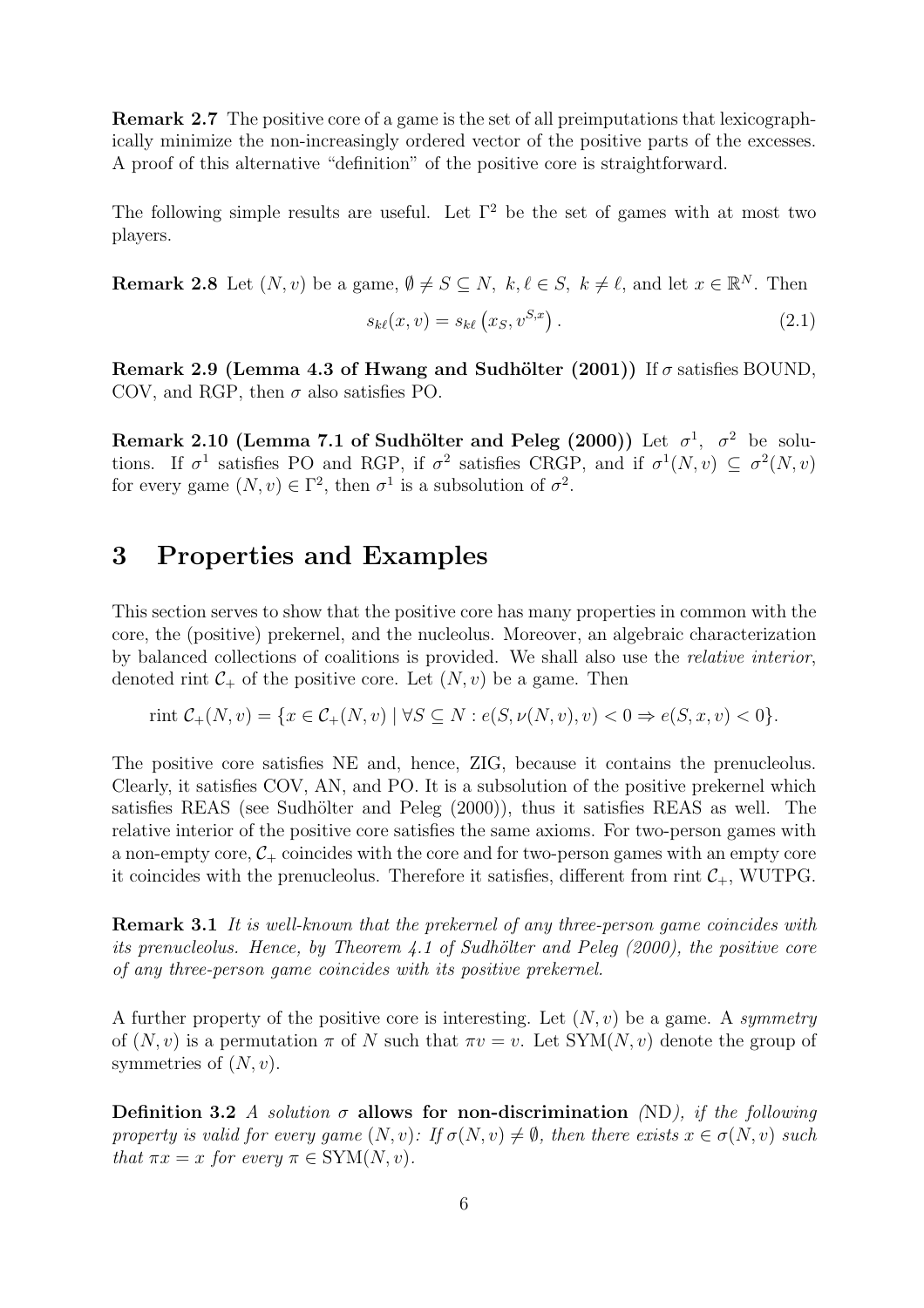ND has the following simple interpretation: If the players of a game  $(N, v)$  are able to agree upon a proposal to solve the game (that is, if  $\sigma(N, v) \neq \emptyset$ ), then ND requires<br>that they should as well be able to agree upon a proposal which is invariant under all that they should as well be able to agree upon a proposal, which is invariant under all symmetries of the game and which, hence, does not discriminate.

There is a "natural" strong version of ND. Indeed, a solution  $\sigma$  satisfies *strong non*discrimination (SND), if **every**  $x \in \sigma(N, v)$  is invariant under symmetries. Note that any solution  $\sigma$  that satisfies SIVA and AN also satisfies SND. Hence the prenucleolus satisfies SND and the (positive) prekernel, the core, the (relative interior of the) positive core, and many other well-known solutions satisfy ND. Note that there are also set-valued solutions that satisfy SND (e.g. the maximal satisfaction solution introduced by Sudhölter and Peleg (1998)).

The following approach results in a characterization of the positive core by balanced collections of coalitions and allows to deduce RGP and RCP.

For every game  $(N, v)$ , for every  $x \in \mathbb{R}^N$  and every  $\alpha \in \mathbb{R}$  denote

$$
\mathcal{D}(\alpha, x, v) = \{ S \subseteq N \mid e(S, x, v) \ge \alpha \}.
$$

Let  $S \subseteq N$ . The *characteristic vector*  $\chi^S$  of S is the member of  $\mathbb{R}^N$  which is given by

$$
\chi_i^S = \begin{cases} 1, & \text{if } i \in S, \\ 0, & \text{if } i \in N \setminus S. \end{cases}
$$

A collection  $\mathcal{D} \subseteq 2^N$  of coalitions is *balanced* (over N), if there are coefficients  $\gamma_S > 0$ ,  $S \in \mathcal{D}$ , such that  $\sum_{S \in \mathcal{D}} \gamma_S \chi^S = \chi^N$ . The collection  $(\delta_S)_{S \in \mathcal{B}}$  is called a system of *balancing* weights.

We first recall a result of Kohlberg  $(1971)$  characterizing the prenucleolus.

**Theorem 3.3** Let  $(N, v)$  be a game and  $x \in \mathcal{I}^*(N, v)$ . Then the following assertions are equivalent: (a)  $x = \nu(N, v)$ . (b) For every  $\alpha \in \mathbb{R}$  and every  $y \in \mathbb{R}^N$  satisfying  $y(N) = 0$ and  $y(S) \geq 0$  for all  $S \in \mathcal{D}(\alpha, x, v)$ ,  $y(S) = 0$  for all  $S \in \mathcal{D}(\alpha, x, v)$ . (c) For every  $\alpha \in \mathbb{R}$ ,  $\mathcal{D}(\alpha, x, v)$  is balanced or empty.

The equivalence of (a) and (b) may be proved directly and the equivalence of (b) and (c) is a direct consequence of the duality theorem of linear programming. In a completely analogous way the following result may be proved.

**Theorem 3.4** Let  $(N, v)$  be a game and  $x \in \mathcal{I}^*(N, v)$ . Then the following assertions are equivalent: (a)  $x \in C_+(N, v)$ . (b) For every **positive**  $\alpha \in \mathbb{R}$  and every  $y \in \mathbb{R}^N$  satisfying  $y(N)=0$  and  $y(S) > 0$  for all  $S \in \mathcal{D}(\alpha, x, v)$ ,  $y(S)=0$  for all  $S \in \mathcal{D}(\alpha, x, v)$ . (c) For every **positive**  $\alpha \in \mathbb{R}$ ,  $\mathcal{D}(\alpha, x, v)$  is balanced or empty.

Theorem 3.4 implies (see Theorem  $6.3.14$  in Peleg and Sudhölter  $(2003)$ ) that the positive core satisfies RGP and RCP. Moreover, the relative interior of the positive core may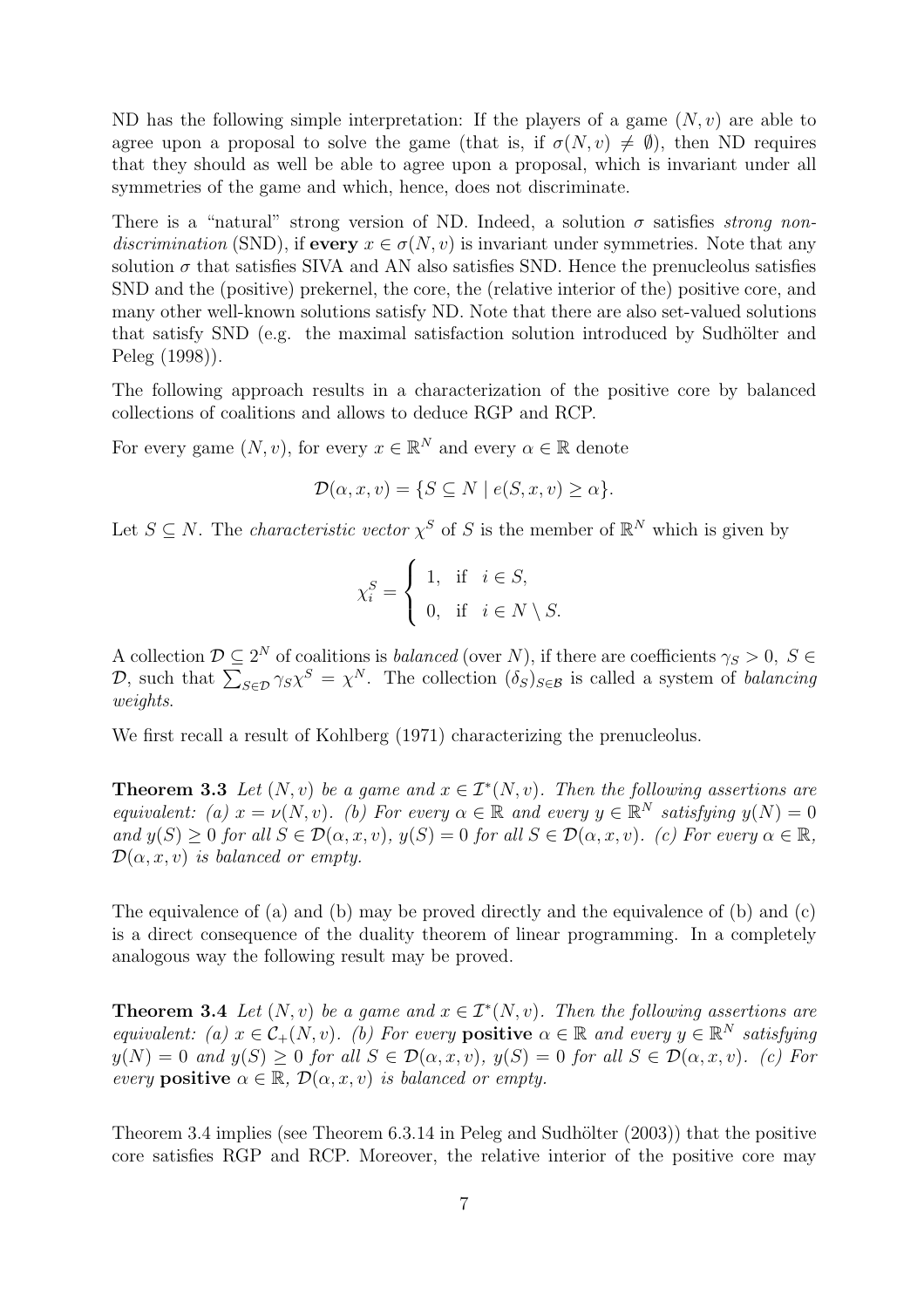be characterized by modifying Theorem 3.4 only inasmuch as  $C_{+}$  has to be replaced by rint  $C_+$  and **positive** has to be replaced twice by **nonnegative**. This modification implies that the relative interior of the positive core satisfies RGP and RCP as well. Hence, the following theorem is valid.

**Theorem 3.5** The positive core and its relative interior satisfy RGP and RCP.

We shall now present an example which shows that the positive core does not satisfy CRGP. Sudhölter and Peleg (2002) use a similar example.

**Example 3.6** Let  $N = \{1, 2, 3, 4\}$  and  $v(S)$ ,  $S \subseteq N$ , be defined by

$$
v(S) = \begin{cases} 0, & \text{if } S \in \{\emptyset, N\}, \\ 2, & \text{if } S \in \{S^i \mid i = 1, 2, 3, 4\}, \\ -2, & \text{otherwise}, \end{cases}
$$

where  $S^1 = \{1, 2\}, S^2 = \{2, 3\}, S^3 = \{3, 4\}, \text{ and } S^4 = \{1, 4\}.$  Note that SYM $(N, v)$  is generated by the cyclic permutation, which maps 1 to 2, 2 to 3, 3 to 4, and 4 to 1; thus the game is transitive. (A game is called transitive, if its symmetry group is transitive.) As V satisfies ND and PO,  $\nu(N, v) = 0$ . Thus  $e(S, \nu(N, v), v) = 2$  for  $S \in \{S^i \mid i = 1, ..., 4\}$ and  $e(T, \nu(N, v), v) \leq 0$  for all other coalitions. Therefore,

$$
C_{+}(N,v) = \text{convh}\{(1,-1,1,-1),(-1,1,-1,1)\},\
$$

where "convh" means "convex hull". Let  $x \in C_+(N, v), k \in N$ , and  $\ell \in N \setminus \{k\}$ . Then  $S_+(x, v) = 2$  and  $S_+(x, v)$  is attained by some  $S_i^i$   $i = 1, \ldots, 4$ . Thus  $s_{k\ell}(x,v) = 2$  and  $s_{k\ell}(x,v)$  is attained by some  $S^i, i = 1, \ldots 4$ . Thus

convh $({(2, -2, 2, -2), (-2, 2, -2, 2)} \subseteq \mathcal{K}^*(N, v)$ .

The current example together with Theorem 2.4 shows that the positive core does not satisfy CRGP when  $|U| \geq 4$ .

**Remark 3.7** The positive core shares another property with the core: The positive core is convex-valued (CON). Indeed, Definition 2.1 directly implies that the positive core of a game is a compact convex polyhedral set.

In the next section we shall need the following easy result.

**Remark 3.8 (see, e.g. Remark 2.7 of Sudhölter (1997))** Let  $\emptyset \neq N$  be a finite set and let  $\mathcal{D}$  be a balanced collection over  $N$ . If  $T \subset N$  satisfies  $\chi_T \in \{f_{\mathcal{N},S} | S \in \mathcal{D}\}$  then and let D be a balanced collection over N. If  $T \subseteq N$  satisfies  $\chi_T \in \langle \{ \chi_S | S \in \mathcal{D} \} \rangle$ , then  $\mathcal{D}\cup\{T\}$  is balanced. Here  $\langle\cdots\rangle$  denotes the linear span. (We say that  $\mathcal{D}$  **spans**  $\mathcal{D}\cup\{T\}$ .)

# **4 A Characterization of the Positive Core**

In this section, which is divided into several subsections, we shall present a characterization of the positive core by intuitive simple axioms. We start with some investigations in the two-person case.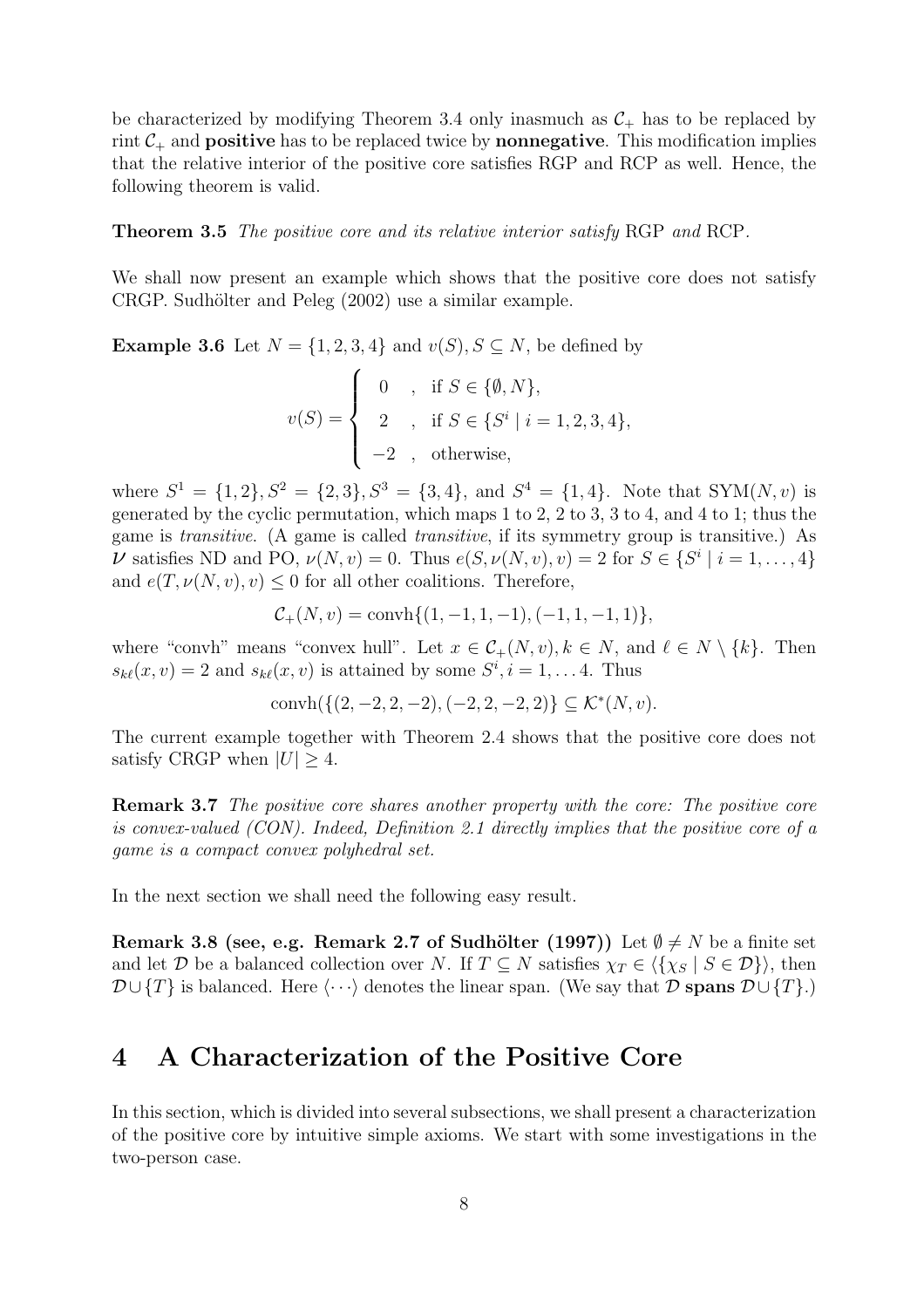#### **4.1 The Two-Person Case**

Throughout this subsection we assume that  $|U| > 3$  and that  $\sigma$  is a solution.

**Theorem 4.1** The solution  $\sigma$  satisfies NE, BOUND, COV, AN, RGP, and RCP, if and only if it coincides on  $\Gamma^2$  with  $\nu$  or rint  $\mathcal{C}_+$  or with  $\mathcal{C}_+$ .

We postpone the proof of Theorem 4.1 and first prove two useful lemmata.

**Lemma 4.2** If  $\sigma$  satisfies NE, BOUND, COV, AN, RGP, and RCP, and if  $(N, v) \in \Gamma^2$ , then  $\sigma(N,v) \subseteq C_+(N,v)$ .

**Proof:** By Remark 2.9,  $\sigma$  satisfies PO and the assertion is true for any 1-person game. Assume, now,  $N = \{1, 2\}$  and let  $(N, v)$  be a game. Three cases may be distinguished.

(1)  $|\mathcal{C}(N,v)| = 1$ : By COV,  $v({i})=0, i \in N$ , may be assumed. Hence,  $v(N) = 0$ . Let  $x \in \sigma(N, v)$ . Then  $\alpha x \in \sigma(N, \alpha v) = \sigma(N, v)$  for every  $\alpha > 0$  by COV, thus, by BOUND, the proof is finished.

(2)  $\mathcal{C}(N,v) = \emptyset$ : By COV we may assume that  $v({1}) = v({2}) = 1$  and  $v(N) = 0$ . With  $\widetilde{N} = \{1, 2, 3\}$  define  $(\widetilde{N}, w)$  by

$$
w(S) = \begin{cases} 0, & \text{if } S = \emptyset, \widetilde{N}, \\ 1, & \text{otherwise.} \end{cases}
$$

Then  $\nu(\tilde{N},w) = 0 \in \mathbb{R}^{\tilde{N}}$  and the reduced game w.r.t. N and  $\nu(\tilde{N},w)$  coincides with  $(N, v)$ . By RCP the proof is complete in this case as soon as it is shown that the unique member of  $\sigma(N,w)$  is  $\nu(N,w)$ .

Assume, on the contrary,  $\{\nu(N, w)\} \neq \sigma(N, w)$ . By NE there exists  $z \in \sigma(N, w)$  such that  $z \neq 0$ . By AN we may assume  $z \leq z_0 \leq z_0$ . By PO that  $z \neq 0$ . By AN we may assume  $z_1 \leq z_2 \leq z_3$ . By PO,

$$
z \in X := \{ x \in \mathcal{I}^*(\tilde{N}, w) \mid x_1 \le x_2 \le x_3 \}.
$$

By BOUND it suffices to show that there exists a mapping  $f : X \to X$  which has the following properties:

- (a) For every  $x \in X \setminus \{0\}$  the set  $\{f^k(x) \mid k \in \mathbb{N}\}\$ is not bounded.  $(f^k \text{ is the } k\text{-fold})$ composition of  $f$ .)
- (b) For every  $x \in X \cap \sigma(\widetilde{N}, w)$ ,  $f(x) \in \sigma(\widetilde{N}, w)$ .

In order to construct the desired mapping  $f$ , define

$$
X^{\leq} = \{ x \in X \mid x_2 \leq 0 \} \text{ and } X^{\geq} = \{ x \in X \mid x_2 \geq 0 \}.
$$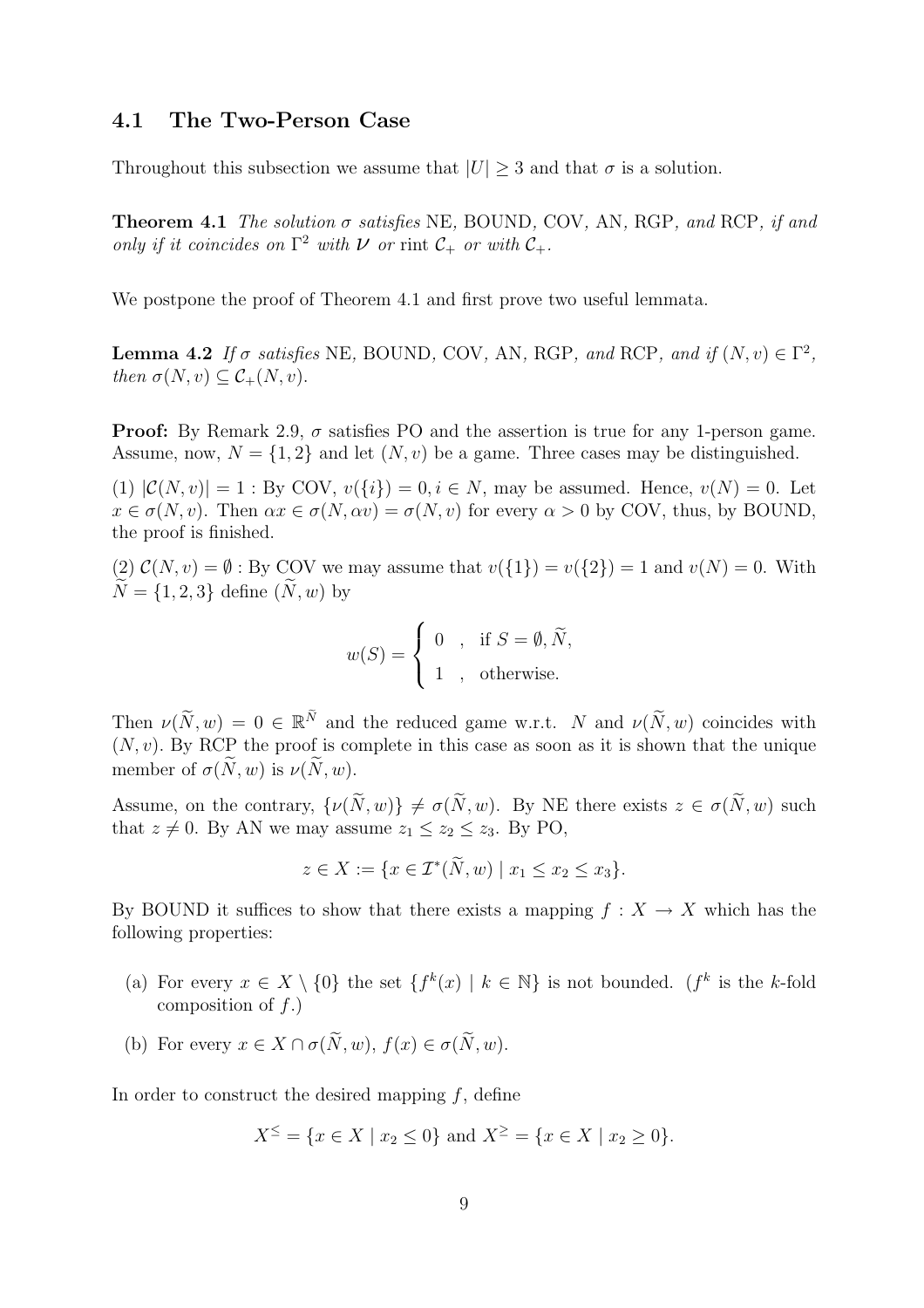We define  $f^{\leq}: X^{\leq} \to \mathbb{R}^{\tilde{N}}$  and  $f^{\geq}: X^{\geq} \to \mathbb{R}^{\tilde{N}}$  as follows. Let  $x \in X^{\leq}, y \in X^{\geq}$ , and let  $\alpha$ ,  $\beta$  be defined by

$$
\alpha = 1 - \frac{(x_1 + 1)(x_3 + 2)}{2 - x_2} \text{ and } \beta = 1 - y_1 + \frac{(y_1 - 1)(2 - y_1)}{2 + y_2}.
$$
 (4.1)

Note that the denominators are positive and that  $\alpha$  and  $\beta$  may be expressed by

$$
\alpha = -x_1 \frac{1+x_3}{2-x_2} \text{ and } \beta = -y_3 \frac{1-y_1}{2+y_2},\tag{4.2}
$$

because  $x(\widetilde{N})=y(\widetilde{N})=0$ . Now, define

$$
f_2^{\leq}(x) = \min\{x_3, \alpha\}, \quad f_3^{\leq}(x) = \max\{x_3, \alpha\}, \quad f_1^{\leq}(x) = -f_2^{\leq}(x) - f_3^{\leq}(x),
$$
  

$$
f_1^{\geq}(y) = \min\{y_1, \beta\}, \quad f_2^{\geq}(y) = \max\{y_1, \beta\}, \quad f_3^{\geq}(y) = -f_1^{\geq}(y) - f_2^{\geq}(y).
$$

By (4.2),  $\alpha \geq 0 \geq \beta$ . Hence

$$
f^{\leq}(x) \in X^{\geq} \text{ and } f^{\geq}(y) \in X^{\leq}. \tag{4.3}
$$

Define  $f$  by

$$
f(x) = f^{\ge}(f^{\le}(x)) \forall x \in X^{\le}
$$
 and  $f(y) = f^{\ge}(y) \forall y \in X \setminus X^{\le}$ .

We now show that f satisfies (4.1). Let  $x \in X \setminus \{0\}$ . We claim that

$$
f_3(x) > x_3
$$
 and  $f_1(x) \le x_1$  (4.4)

If  $x \in X \setminus X^{\leq}$ , then  $f(x) = f^{\geq}(x)$ . By the definition of  $f^{\geq}$  and  $(4.3)$ ,  $f_1(x) \leq x_1$ ,  $f_2(x) < 0$ , and  $f_3(x) > x_3$ . If  $x \in X^{\le}$ , we analogously obtain  $f_1^{\le}(x) < x_1$ ,  $f_2^{\le}(x) > 0$ , and  $f_3(x) > x_2$ , hence  $f_1(x) < f_1^{\le}(x) < x_1$  and  $f_2(x) > x_2$ . Thus  $(A, A)$  is true. The  $f_3^{\le}(x) \ge x_3$ , hence  $f_1(x) \le f_1^{\le}(x) < x_1$  and  $f_3(x) > f_3^{\le}(x) \ge x_3$ . Thus, (4.4) is true. The continuity of f and (4.4) immediately imply (4.1) continuity of  $f$  and  $(4.4)$  immediately imply  $(4.1)$ .

In order to show  $(4.1)$  it suffices to prove the following assertions:

$$
f^{\leq}(x) \in \sigma(\tilde{N}, w) \,\forall x \in \sigma(\tilde{N}, w) \cap X^{\leq}
$$
\n
$$
\tilde{N} \in \tilde{N} \quad (4.5)
$$

$$
f^{\geq}(y) \in \sigma(\widetilde{N}, w) \,\forall y \in \sigma(\widetilde{N}, w) \cap X^{\geq} \tag{4.6}
$$

Let  $x \in \sigma(\tilde{N}, w) \cap X^{\leq}$  be arbitrarily. Then the coalition functions of the reduced games w.r.t.  $\{1,3\}$  and w.r.t.  $\{1,2\}$  satisfy

$$
w^{\{1,3\},x}(\{1\}) = w^{\{1,3\},x}(\{3\}) = 1 - x_2, w^{\{1,3\},x}(\{1,3\}) = -x_2
$$

and

$$
w^{\{1,2\},x}(\{1\}) = w^{\{1,2\},x}(\{2\}) = 1, w^{\{1,2\},x}(\{1,2\}) = -x_3.
$$

By the definition of  $X^{\leq}$  the game  $(\{1,2\}, w^{\{1,2\},x})$  is isomorphic (by interchanging players 2 and 3) to the game<sup>1</sup> 2 and 3) to the game<sup>1</sup>

$$
\left( \{1,3\}, \left( w^{\{1,3\},x} + (x_2 - 1, x_2 - 1) \right) \frac{x_3 + 2}{2 - x_2} + (1,1) \right)
$$

<sup>&</sup>lt;sup>1</sup>If S is a nonempty finite subset of natural numbers, then we use for  $x \in \mathbb{R}^S$  the notation  $x =$  $(x_{i_1},\ldots,x_{i_{|S|}})$  with the convention  $i_1 < \cdots < i_{|S|}$ .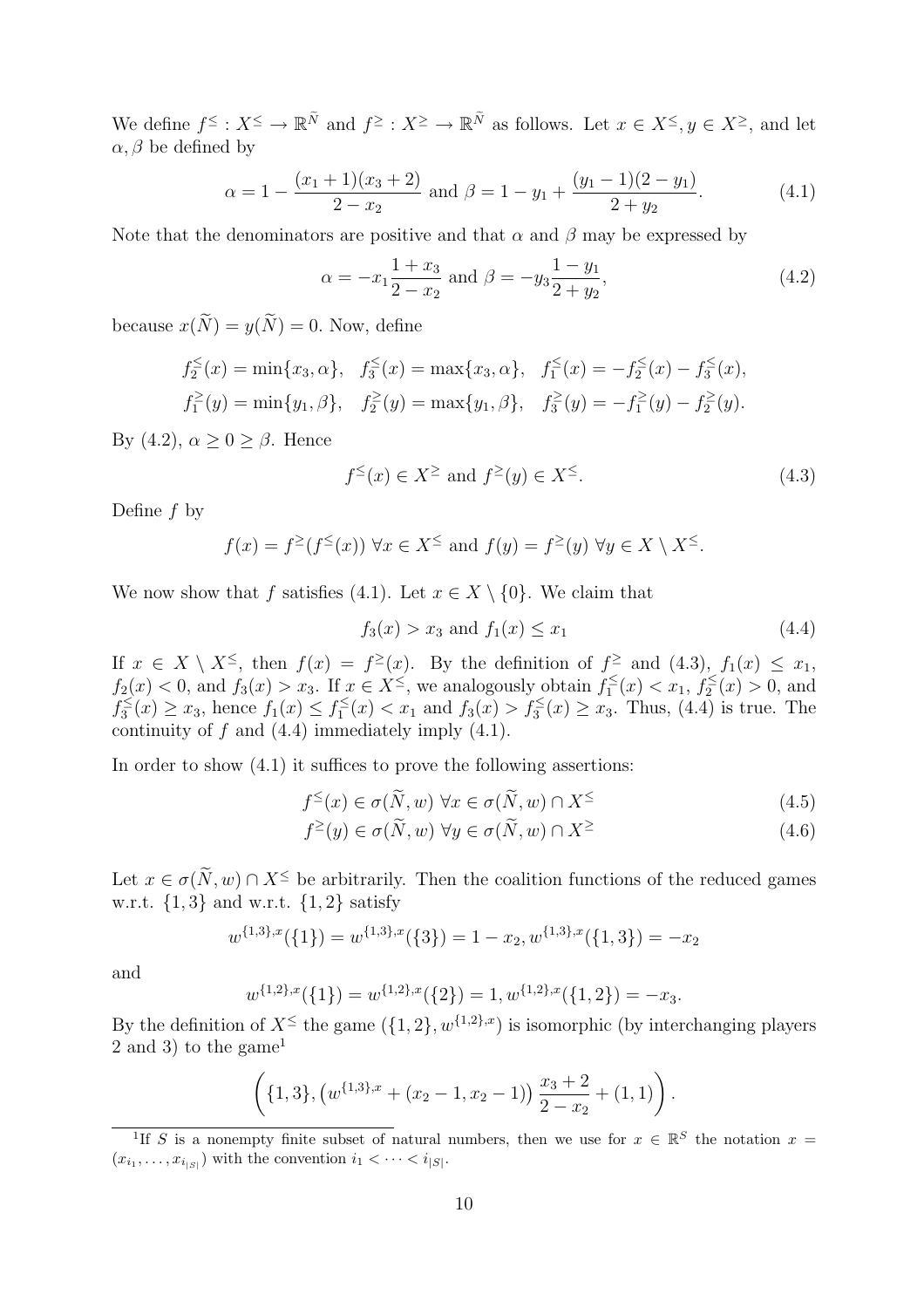By AN and COV,

$$
\hat{x} := ((x_1, x_3) + (x_2 - 1, x_2 - 1)) \frac{x_3 + 2}{2 - x_2} + (1, 1) \in \sigma({1, 2}, w^{{1, 2}, x}).
$$

PO and

$$
\hat{x}_2 = (x_3 + x_2 - 1)\frac{x_3 + 2}{2 - x_2} + 1 = (-x_1 - 1)\frac{x_3 + 2}{2 - x_2} + 1 = \alpha
$$

yields  $\hat{x} = (-x_3 - \alpha, \alpha)$ . By RCP,  $(\hat{x}, x_3) \in \sigma(N, w)$ . AN yields

$$
f^{\leq}(x) = (\hat{x}_1, \min{\{\hat{x}_2, x_3\}}, \max{\{\hat{x}_2, x_3\}}) \in \sigma(\widetilde{N}, w).
$$

Assertion (4.6) may be proved similarly by applying the fact that  $({2, 3}, w^{2,3},y)$  is isomorphic to

$$
\left(\{1,3\},\left(w^{\{1,3\},y}-(1,1)\right)\frac{2-y_1}{2+y_2}+(1-y_1,1-y_1)\right)
$$

(3)  $\mathcal{C}(N, v)$  has a nonempty interior: By COV we may assume that v is given by

$$
v(S) = \begin{cases} 0, & \text{if } S = \emptyset, N, \\ -1, & \text{otherwise.} \end{cases}
$$

Define  $(\widetilde{N},w)$  by adding the null-player 3 to  $(N,v)$ , i.e., by  $w(S) = v(S \setminus \{3\})$ . By NE there is a member z of  $\sigma(\widetilde{N},w)$ . We may assume  $z_1 \leq z_2$  by AN.

Claim 1:  $-2 < z_3 < 2$ 

Let  $u = w^{N,z}$ . If  $z_3 \le -2$  or  $z_3 \ge 2$  respectively, then u is given by

$$
u({i}) = -1 - z_3
$$
, or  $u({i}) = -1 \forall i \in N$  and  $u(N) = -z_3$ .

Hence  $(N, u)$  has a single valued core (in the case  $z_3 = -2, +2$ ) or an empty core. In both cases (1) and (2) we have already shown that  $\sigma(N, u)$  consists of the prenucleolus only. Hence, by RGP  $z_1 = z_2$ . Moreover, by PO, we obtain  $z_1 = z_2 = -z_3/2$ . Hence,  $w^{\{1,3\},z}$  is given by

$$
w^{\{1,3\},z}(\{1\}) = -1, w^{\{1,3\},z}(\{3\}) = 0, w^{\{1,3\},z}(\{1,3\}) = \frac{z_3}{2}
$$
 if  $z_3 \le -2$ 

or by

$$
w^{\{1,3\},z}(\{1\}) = \frac{z_3}{2}, \ w^{\{1,3\},z}(\{3\}) = -1 + \frac{z_3}{2}, \ w^{\{1,3\},z}(\{1,3\}) = \frac{z_3}{2} \text{ if } z_3 \ge 2.
$$

Hence, the core of  $(\{1,3\}, w^{\{1,3\},z})$  is a singleton (if  $z_3 = 2$  or  $z_3 = -2$ ) or empty. Therefore we know from cases (1) and (2) that  $(z_1, z_3)$  has to be the prenucleolus of the reduced game which is not the case. Hence Claim 1 is shown.

**Claim 2:**  $(z_1, z_2) \in \mathcal{C}(N, w^{N,z})$ 

Assume the contrary. Two cases may be distinguished.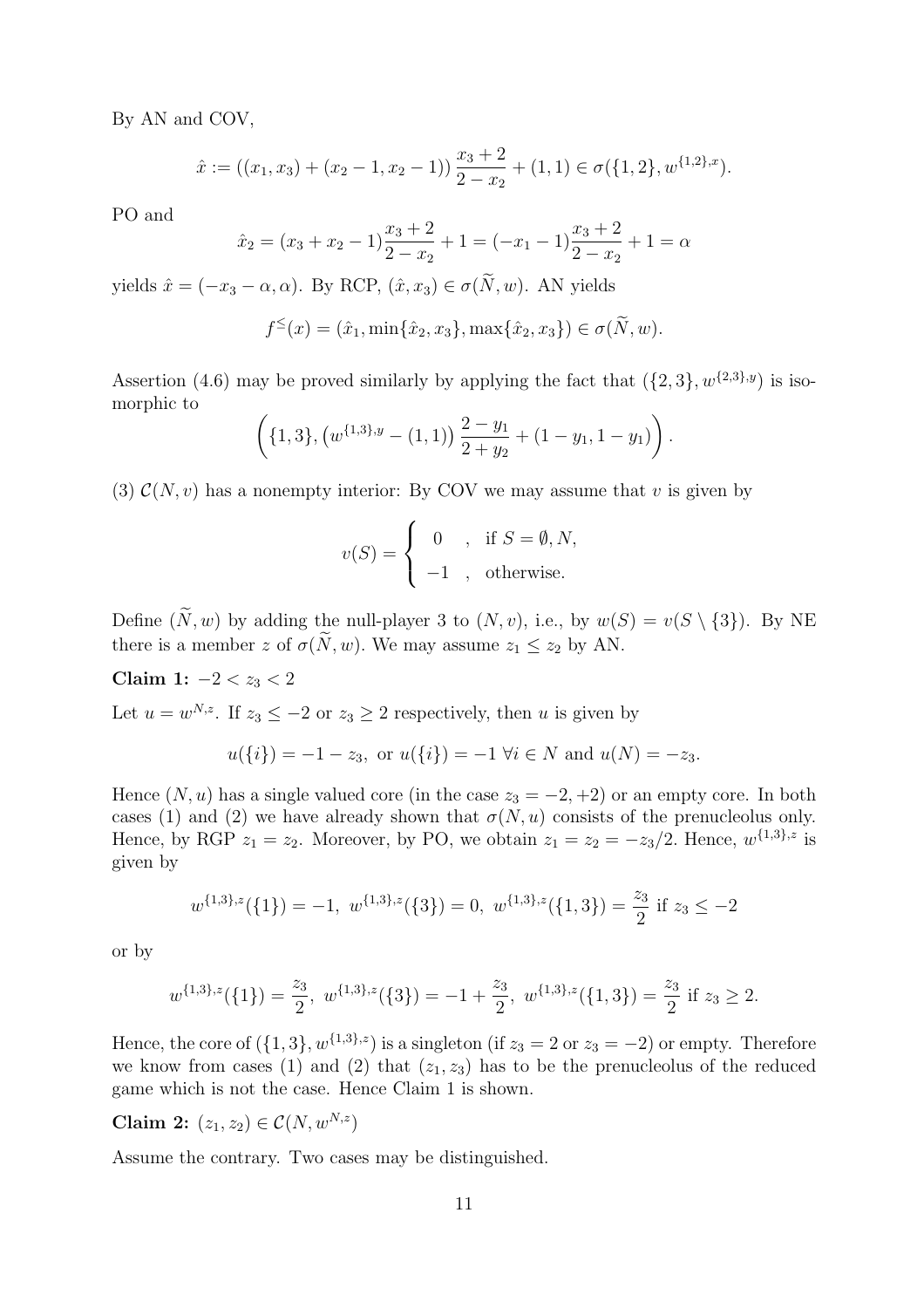(i)  $z_3 \geq 0$ : The reduced game  $(N, w^{N,z})$  is given by

$$
w^{N,z}(\{1\}) = w^{N,z}(\{2\}) = -1, \ w^{N,z}(N) = -z_3. \tag{4.7}
$$

By Claim 1 the core of this game has a nonempty interior, because  $z_3 < 2$ . By PO and the assumptions  $z_1 \leq z_2$  and  $(z_1, z_2) \notin \mathcal{C}(N, w^{N,z})$ , we have  $z_1 < -1$ . Therefore,

$$
w^{\{2,3\},z}(\{2\}) = -z_1, \ w^{\{2,3\},z}(\{3\}) = -1 - z_1, \ w^{\{2,3\},z}(\{2,3\}) = -z_1,
$$

thus  $C({2, 3}, w^{2,3},z) = \emptyset$ . Hence, by RGP and part (2),

$$
z_2 = \frac{1-z_1}{2}
$$
 and  $z_3 = -\frac{z_1+1}{2}$ .

Hence  $z_2 > 1$ . Therefore,

 $w^{\{1,3\},z}(\{1\}) = -1, w^{\{1,3\},z}(\{3\}) = 0, w^{\{1,3\},z}(\{1,3\}) = \frac{z_1 - 1}{2},$ 

thus  $C({1, 3}, w^{\{1,3\},z}) = \emptyset$ . Hence, by RGP and part  $(2), z_3 = \frac{z_1+1}{4}$ , which is negative.

(ii)  $z_3 \leq 0$ : The reduced game  $(N, w^{N,z})$  is given by

$$
w^{N,z}(\{1\}) = w^{N,z}(\{2\}) = -1 - z_3, \ w^{N,z}(N) = -z_3.
$$
 (4.8)

By Claim 1 the core of this game has a nonempty interior, because  $z_3 > -2$ . By PO and the assumptions  $z_1 \leq z_2$  and  $(z_1, z_2) \notin \mathcal{C}(N, w^{N,z})$ , we have  $z_1 < -1 - z_3$  and  $z_2 > 1$ . Therefore,

$$
w^{\{1,3\},z}(\{1\}) = -1, \ w^{\{1,3\},z}(\{3\}) = 0, \ w^{\{2,3\},z}(\{1,3\}) = -z_2,
$$

thus  $\mathcal{C}(\{1,3\}, w^{\{1,3\},z}) = \emptyset$ . Hence, by RGP and part (2),

$$
z_1 = \frac{-1 - z_2}{2}
$$
 and  $z_3 = \frac{-z_2 + 1}{2}$ .

Hence  $z_1 < -1$ . Therefore,

$$
w^{\{2,3\},z}(\{2\}) = \frac{z_2+1}{2}, \ w^{\{2,3\},z}(\{3\}) = \frac{z_2-1}{2}, \ w^{\{2,3\},z}(\{2,3\}) = \frac{z_2+1}{2},
$$

thus  $\mathcal{C}(\{2,3\}, w^{\{2,3\},z}) = \emptyset$ . In case (2) we proved that the solution of a two-person game with an empty core must coincide with the prenucleolus, hence, by RGP,  $z_3 = \frac{z_2-1}{4}$ , which is positive.

In both cases, i.e., regardless of whether  $z_3 \geq 0$  or  $z_3 \leq 0$  we obtain a contradiction to our assumption that  $z_N \notin \mathcal{C}(N, w^{N,z})$ . Therefore Claim 2 is shown. By Claim 1 and (4.7) or (4.8), respectively,  $w^{N,z}(\{1\}) + w^{N,z}(\{2\}) < w^{N,z}(N)$ . Hence  $(N, w^{N,z})$  is strategically equivalent to  $(N, v)$ . Thus the proof is completed by applying RCP and COV. q.e.d. equivalent to  $(N, v)$ . Thus the proof is completed by applying RCP and COV.

**Lemma 4.3** If  $\sigma$  satisfies NE, BOUND, COV, AN, RGP, and RCP, then it is a subsolution of the positive prekernel.

**Proof:** By Lemma 4.2,  $\sigma$  is a subsolution of  $C_+$  and, hence of  $\mathcal{K}_+^*$ , when restricted to  $\Gamma^2$ . By Theorem 2.2,  $\mathcal{K}^*$  satisfies CRCP Therefore Bemark 2.10 applied to  $\sigma^1 = \sigma$  and  $Γ<sup>2</sup>$ . By Theorem 2.2,  $K_{+}^{*}$  satisfies CRGP. Therefore Remark 2.10 applied to  $σ<sup>1</sup> = σ$  and  $σ<sup>2</sup> = K^{*}$  completes the proof  $\sigma^2 = \mathcal{K}^*_+$  completes the proof. **q.e.d.**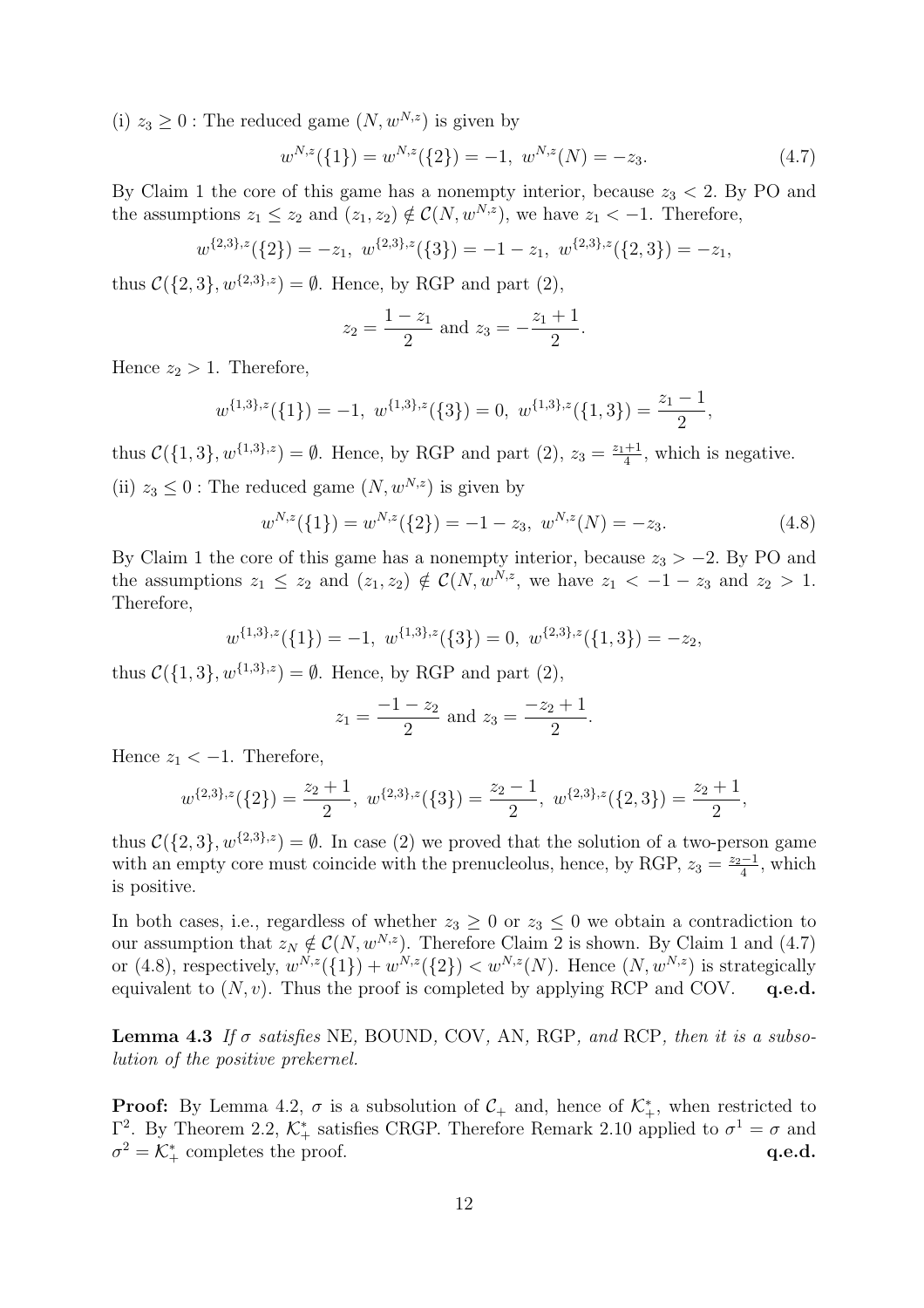**Proof of Theorem 4.1:** Let  $(N, v)$  be a 2-person game and assume that  $N = \{1, 2\}$ . If the core of  $(N, v)$  is empty or single valued, then Lemma 4.2 finishes the proof. Hence, by COV, we may assume that  $(N, v)$  is given by  $v({1}) = v({2}) = v(\emptyset) = 0$  and  $v(N) = 1$ . Assume that  $\sigma(N, v)$  does not coincide with the prenucleolus. It remains to show that  $\sigma(N, v) \supseteq \text{rint } C_+(N, v)$ . By AN and PO there is  $x^0 \in \sigma(N, v)$  satisfying

$$
0 \le x_1^0 < x_2^0 = 1 - x_1^0 \le 1 \tag{4.9}
$$

It suffices to show that

- (1) there is a convergent sequence  $(\bar{x}^k)_{k\in\mathbb{N}}$  satisfying  $\bar{x}^k \in \sigma(N,v)$   $\forall k \in \mathbb{N}$  with limit  $(0, 1)$  and
- (2)  $\sigma(N, v)$  is convex.

Indeed, if  $x \in \text{rint } C(N, v)$ , then choose  $k \in \mathbb{N}$  such that  $\bar{x}_1^k \le \min\{x_1, x_2\}$  and notice that  $(\bar{x}_k^k, \bar{x}_k^k) \in \sigma(N, v)$  is true by AN. Hence x is a convex combination of these two vectors  $(\bar{x}_2^k, \bar{x}_1^k) \in \sigma(N, v)$  is true by AN. Hence x is a convex combination of these two vectors.

**ad 1:** We proceed similarly as in the proof of Lemma 4.2 using  $\widetilde{N} = \{1, 2, 3\}, X^{\leq}, X^{\geq}$  as defined in (2) but now defining the game  $(\tilde{N},w)$  by

$$
w(S) = \begin{cases} 0, & \text{if } S = \emptyset, \widetilde{N}, \\ -1, & \text{otherwise.} \end{cases}
$$

Moreover, we put

$$
\widetilde{X}^{\leq} = X^{\leq} \cap \mathcal{C}(\widetilde{N}, w), \widetilde{X}^{\geq} = X^{\geq} \cap \mathcal{C}(\widetilde{N}, w)
$$

and define  $g^{\leq}$  :  $\bar{X}^{\leq} \to \mathbb{R}^N$  by  $g^{\leq}(x) = (-\alpha - x_3, \min\{\alpha, x_3\}, \max\{\alpha, x_3\})$ , where

$$
\alpha = \frac{(1 - x_1)(2 - x_3)}{2 + x_2} - 1 = x_1 \frac{x_3 - 1}{2 + x_2} \,\forall x \in \widetilde{X}^{\leq},
$$

and  $g^{\geq}$  :  $\tilde{X}^{\geq} \to \mathbb{R}^N$  by  $g^{\geq}(y) = (\min\{\beta, y_1\}, \max\{\beta, y_1\}, -\beta - y_1)$ , where

$$
\beta = \frac{(1+y_1)(2+y_1)}{2-y_2} - 1 - y_1 = -y_3 \frac{1+y_1}{2-y_2} \,\forall y \in \widetilde{X}^{\geq}.
$$

Note that the denominators are positive, because x and  $y$  are assumed to be elements of the core. (In fact,  $\mathcal{C}(N, w)$  is the convex hull of all permutations of  $(-1, 0, 1)$ .)

For any  $x \in \widetilde{X}^{\leq}$  and for any  $y \in \widetilde{X}^{\geq}$  we observe that  $(\{1, 2\}, w^{\{1, 2\}, x})$  and  $(\{2, 3\}, w^{\{2, 3\}, y})$ , respectively, are isomorphic (by interchanging players 2 and 3 and by interchanging 1 and 2, respectively) to

$$
\left( \{1,3\}, \left( w^{\{1,3\},x} + (x_2 + 1, x_2 + 1) \right) \frac{2 - x_3}{2 + x_2} - (1,1) \right)
$$

and to

$$
\left(\{1,3\}, \left(w^{\{1,3\},y} + (1,1)\right)\frac{2+y_1}{2-y_2} - (1+y_1, 1+y_1)\right),\,
$$

respectively. Thus, by AN, RGP, RCP, and COV of the core, we conclude (see the proof of Lemma 4.2) that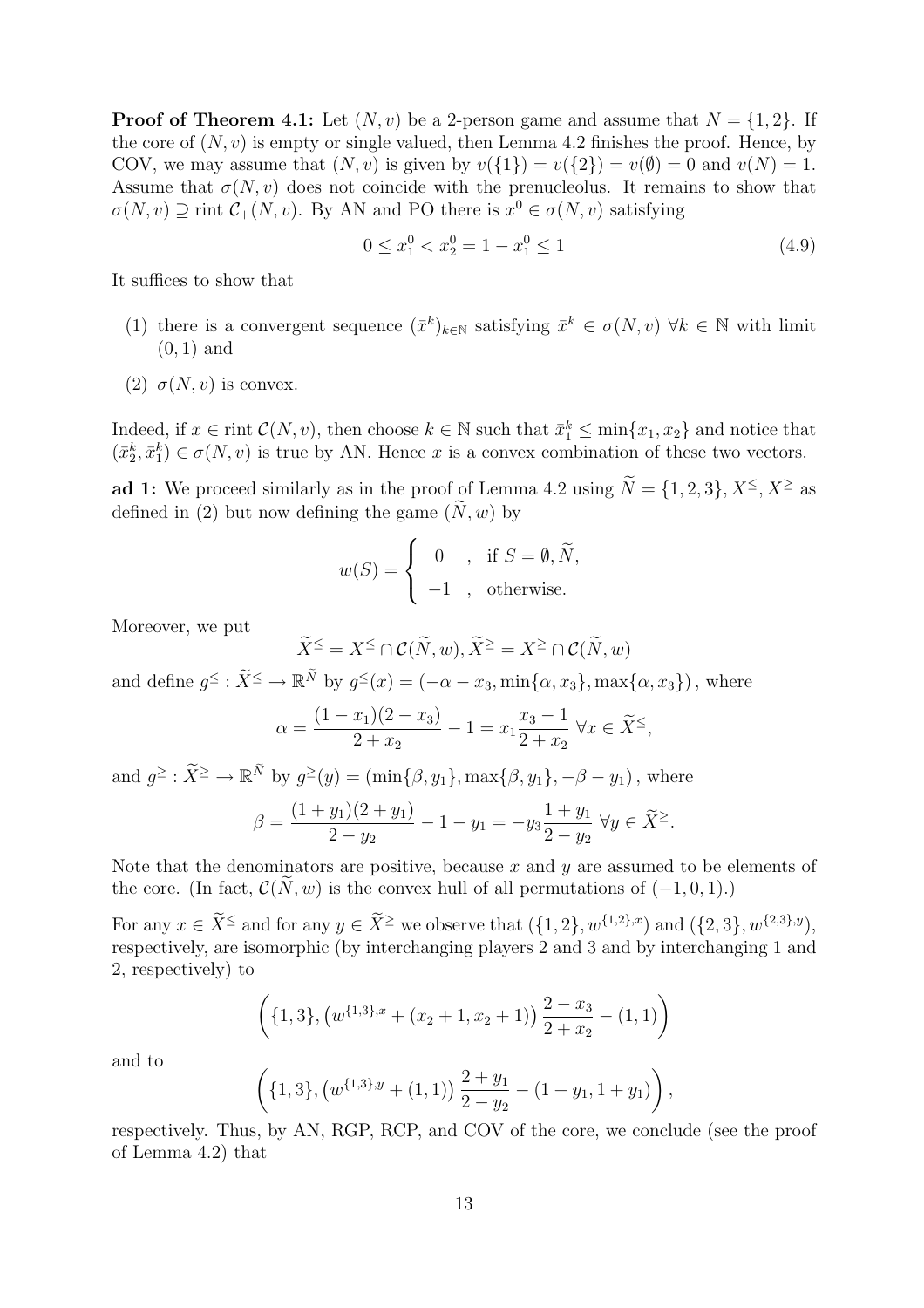$$
g^{\leq}(x) \in C(\widetilde{N}, w) \,\forall x \in \widetilde{X}^{\leq} \text{ and } g^{\geq}(y) \in C(\widetilde{N}, w) \,\forall y \in \widetilde{X}^{\geq}.
$$

The proof of the following properties is straightforward and skipped:

$$
g^{\leq}(x) \in \widetilde{X}^{\geq}, g_1^{\leq}(x) \leq x_1, \text{ and } g_3^{\leq}(x) \geq x_3 \,\forall x \in \widetilde{X}^{\leq}
$$
 (4.10)

$$
\forall x \in \widetilde{X}^{\leq} : g^{\leq}(x) = x \Leftrightarrow g_2^{\leq}(x) = 0 \Leftrightarrow x = 0 \text{ or } x = (-1, 0, 1) \tag{4.11}
$$

$$
g^{\geq}(y) \in \widetilde{X}^{\leq}, \ g_1^{\geq}(y) \leq y_1, \text{ and } g_3^{\geq}(y) \geq y_3 \ \forall y \in \widetilde{X}^{\geq} \tag{4.12}
$$

$$
\forall y \in \widetilde{X}^{\geq} : g^{\geq}(y) = y \Leftrightarrow g_2^{\geq}(y) = 0 \Leftrightarrow y = 0 \text{ or } y = (-1, 0, 1)
$$
 (4.13)

Therefore the composition  $g = g^{\ge} \circ g^{\le} : X^{\le} \to X^{\le}$  is well-defined and satisfies "mono-<br>tonicity" i.e. it satisfies  $g_{\epsilon}(x) \leq x_{\epsilon}$  and  $g_{\epsilon}(x) \geq x_{\epsilon}$  for all  $x \in X^{\le}$ . Hence for any tonicity", i.e. it satisfies  $g_1(x) \leq x_1$  and  $g_3(x) \geq x_3$  for all  $x \in X^{\leq}$ . Hence for any  $x \in \widetilde{X}^{\leq} \setminus \{0\}$  the sequence  $(g^k(x))_{k \in \mathbb{N}}$  converges to  $(-1, 0, 1)$ .

In order to construct the sequence  $(\bar{x}^k)_{k\in\mathbb{N}}$  with the desired properties we first show that  $\widetilde{X} \leq$  contains a nonzero member  $x^1$  of  $\sigma(\widetilde{N},w)$ . For this purpose choose  $z \in \sigma(\widetilde{N},w)$  $(\widetilde{X}^{\leq} \cup \widetilde{X}^{\geq})$  which is possible by NE, AN, and Lemma 4.3. If  $z \neq 0$ , then put

$$
x^{1} = \begin{cases} z & , \text{if } z \in \widetilde{X}^{\leq}, \\ g^{\geq}(z) & , \text{ otherwise,} \end{cases}
$$

and observe that  $x^1$  belongs to  $\sigma(\tilde{N}, w)$  by AN, RGP, RCP, and COV.

If  $z = 0$ , then observe that the reduced game  $(N, w^{N,z})$  is strategically equivalent to  $(N, v)$ , thus by NE, RGP, RCP, COV, and the assumption that  $\sigma(N, v) \neq {\nu(N, v)}$ ,<br>there is some  $u \in \sigma(\tilde{N}, w) \setminus \{0\}$ . By AN and Lemma 4.2 we may assume that *u* belongs there is some  $y \in \sigma(\tilde{N}, w) \setminus \{0\}$ . By AN and Lemma 4.2 we may assume that y belongs to  $\widetilde{X} \leq \bigcup \widetilde{X} \geq$ , thus we define  $x^1 = y$  in the first and  $x^1 = g^{\geq}(y)$  in the latter case.

Now the proof of this part may be finished by defining the sequence  $(\bar{x}^k)_{k\in\mathbb{N}}$  as follows. Put  $x^k = q^{k-1}(x^1)$   $\forall k \in \mathbb{N}$  and define

$$
\bar{x}^k = \left(\frac{x_1^k + 1}{2 - x_3^k}, \frac{x_2^k + 1}{2 - x_3^k}\right) \ \forall k \in \mathbb{N}.
$$

Then the sequence  $(\bar{x}^k)_{k\in\mathbb{N}}$  converges to  $(0, 1)$ , because  $(x^k)_{k\in\mathbb{N}}$  converges to  $(-1, 0, 1)$ . It remains to show that  $\overline{x}^k \in \sigma(N,v)$  for any natural number k. This assertion is implied by COV, RGP, and the observation that  $v = (w^{N,x^k} + (1,1)) \frac{1}{2-x_3^k}$ .

**ad 2:** In view of AN it suffices to show that  $(\alpha, 1-\alpha)$  belongs to  $\sigma(N, v)$  for any  $0 < \alpha \leq \frac{1}{2}$ .<br>By (1) which was just proved, there exists  $(a, 1 - a) \in \sigma(N, v)$  satisfying  $0 \leq a \leq \alpha$ . By (1), which was just proved, there exists  $(a, 1 - a) \in \sigma(N, v)$  satisfying  $0 \le a \le a$ . Additionally, we shall assume that  $\frac{1-a}{2-a} \ge a$  (which is true, e.g., if  $a \le 1/4$ ). For any  $\beta$ such that  $\frac{1-a}{2-a} \leq \beta \leq 1$  define  $(\widetilde{N}, w_{\beta})$  by

$$
w_{\beta}(S) = \begin{cases} 1, & \text{if } S = \widetilde{N}, \\ \beta, & \text{if } S = N, \\ 0, & \text{otherwise}, \end{cases}
$$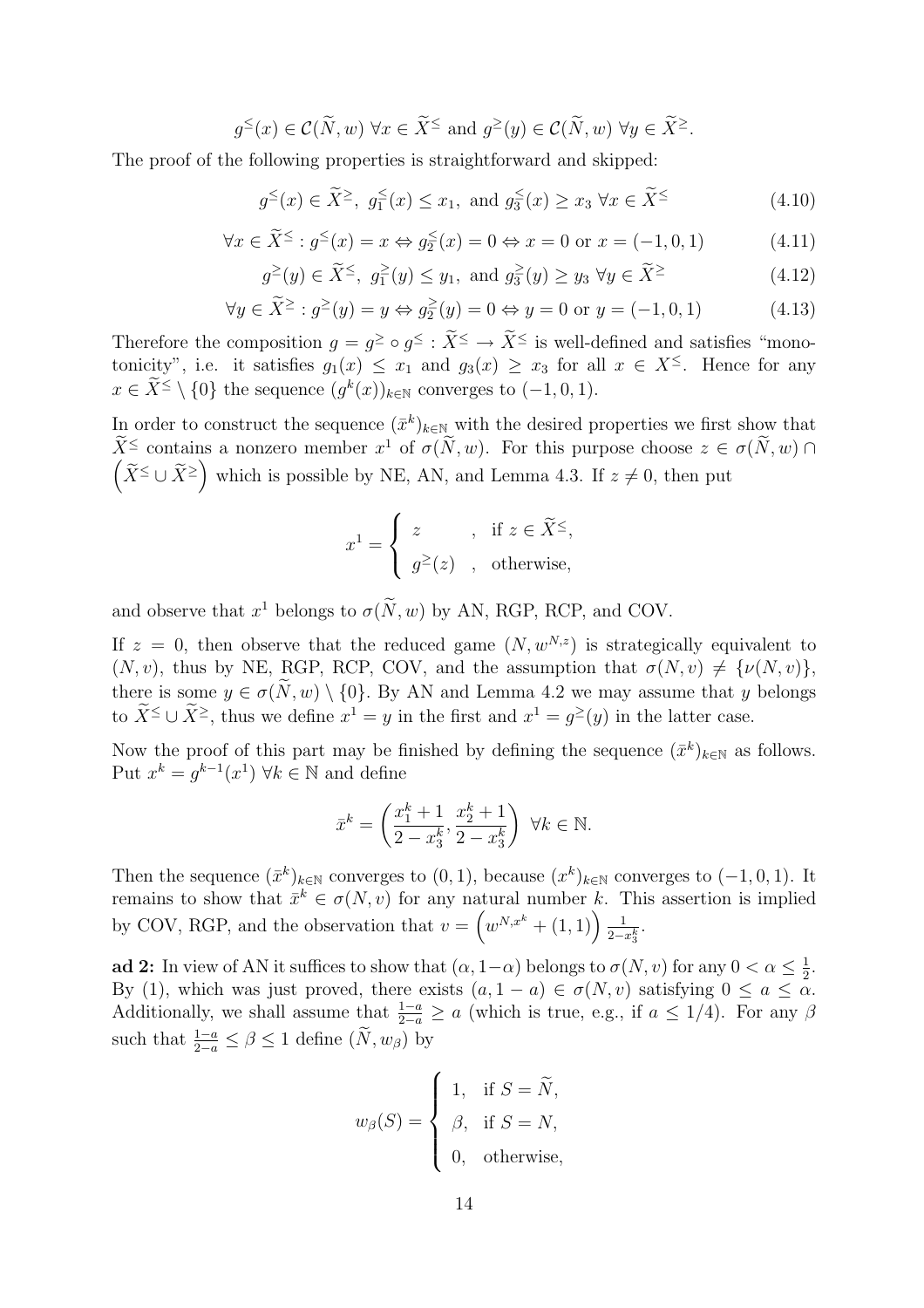and choose  $x^0 \in \sigma(N, w_\beta)$ . Then  $x^0 \in \mathcal{K}^*_+(\tilde{N}, w_\beta)$  by Lemma 4.3. It is well-known (see<br>Sudhölter and Peleg (2000)) that the positive prekernal of a three-person game coincides Sudhölter and Peleg  $(2000)$ ) that the positive prekernel of a three-person game coincides with its positive core. Hence  $x^0 \in \mathcal{C}(N,w_\beta)$ . We proceed by recursively applying RGP, RCP, and COV four times. In (2) and (4) AN is employed in addition. For a sketch of the four steps see Figure 4.1.

(1) Let  $(N, w^0)$  be the reduced game of  $(\widetilde{N}, w_{\beta})$  w.r.t. N and  $x^0$ . Then

$$
w^{0}(\lbrace 1 \rbrace) = w^{0}(\lbrace 2 \rbrace) = 0, \ w^{0}(N) = 1 - x_{3}^{0},
$$

thus  $x^1 = (a(1-x_3^0), (1-a)(1-x_3^0), x_3^0) \in \sigma(N, w_\beta)$ . (If  $\beta = 1$ , then  $x_3^0 = 0$  and  $w_3^0 = 0$ )  $w^0 = 0.$ 

(2) Let  $(\{2,3\}, w^1)$  be the reduced game of  $(N, w_\beta)$  w.r.t.  $\{2,3\}$  and  $x^1$ . The inequalities  $\beta > \frac{1-a}{2} > \beta > x^1$  imply  $w^1(\beta) = \max(0, \beta - x^1) = \beta - x^1$ . Also  $w^1(\beta) = 0$  $\beta \ge \frac{1-a}{2-a} \ge a \ge x_1^1$  imply  $w^1(\{2\}) = \max\{0, \beta - x_1^1\} = \beta - x_1^1$ . Also,  $w^1(\{3\}) = 0$ and  $w^1({2, 3}) = 1 - x_1^1$ . Thus

$$
x^{2} = (a(1 - x_{3}^{0}), (1 - \beta)a + \beta - x_{1}^{1}, (1 - \beta)(1 - a)) \in \sigma(\widetilde{N}, w_{\beta}).
$$

(3) Let  $(N, w^2)$  be the reduced game of  $(\widetilde{N}, w_{\beta})$  w.r.t. N and  $x^2$ . Then

$$
w^{2}(\lbrace 1 \rbrace) = w^{2}(\lbrace 2 \rbrace) = 0, \ w^{2}(N) = 1 - x_{3}^{2},
$$

thus  $x^3 = (a(1-x_3^2), (1-a)(1-x_3^2), x_3^2) \in \sigma(N, w_\beta)$ . Note that  $x^3$  does **not** depend<br>on  $x^0$  because  $x^2 - (1-\beta)(1-\alpha)$ on  $x^0$ , because  $x_3^2 = (1 - \beta)(1 - a)$ .

(4) Let  $({1, 3}, w^3)$  be the reduced game of  $(N, w_\beta)$  w.r.t.  ${1, 3}$  and  $x^3$ . The inequality  $\beta > x^3$  is true because  $\beta > \frac{1-a}{2}$  Hence  $w^3(11) - \max(0, \beta - x^3) - \beta - x^3$  Also  $\beta \geq x_2^3$  is true, because  $\beta \geq \frac{1-a}{2-a}$ . Hence,  $w^3({1}) = \max\{0, \beta - x_2^3\} = \beta - x_2^3$ . Also,  $w^3({1}) = 0$  and  $w^3({1}) = 1 - x_2^3$ . Thus  $w^3({3}) = 0$  and  $w^3({1, 3}) = 1 - x_2^3$ . Thus

$$
x^4 = ((1 - a)(1 - \beta) + \beta - x_2^3, x_2^3, a(1 - \beta)) \in \sigma(\widetilde{N}, w_{\beta}).
$$

Now the proof may be finished by considering the reduced game  $(N, w^4)$  of  $(\widetilde{N}, w_{\beta})$ w.r.t.  $x^4$ . Indeed, we have

 $w^4({1}) = w^4({2}) = 0, w^4(N) = 1 - x_3^4,$ 

thus

$$
y^{\beta} = \frac{1}{1 - x_3^4} (x_1^4, x_2^4) \in \sigma(N, v).
$$

A careful inspection of the construction immediately shows that

$$
y_1^{\beta} = \begin{cases} a, & \text{if } \beta = 1, \\ \frac{1}{2}, & \text{if } \beta = (1 - a)/(2 - a). \end{cases}
$$

The continuity of the mapping  $\beta \mapsto y^{\beta}$  shows that there exist some  $\tilde{\beta}, \frac{1-a}{2-a} \leq \tilde{\beta} \leq 1$ , such that  $y_1^{\widetilde{\beta}} = \alpha$ .  $\frac{\beta}{1} = \alpha.$  **q.e.d.**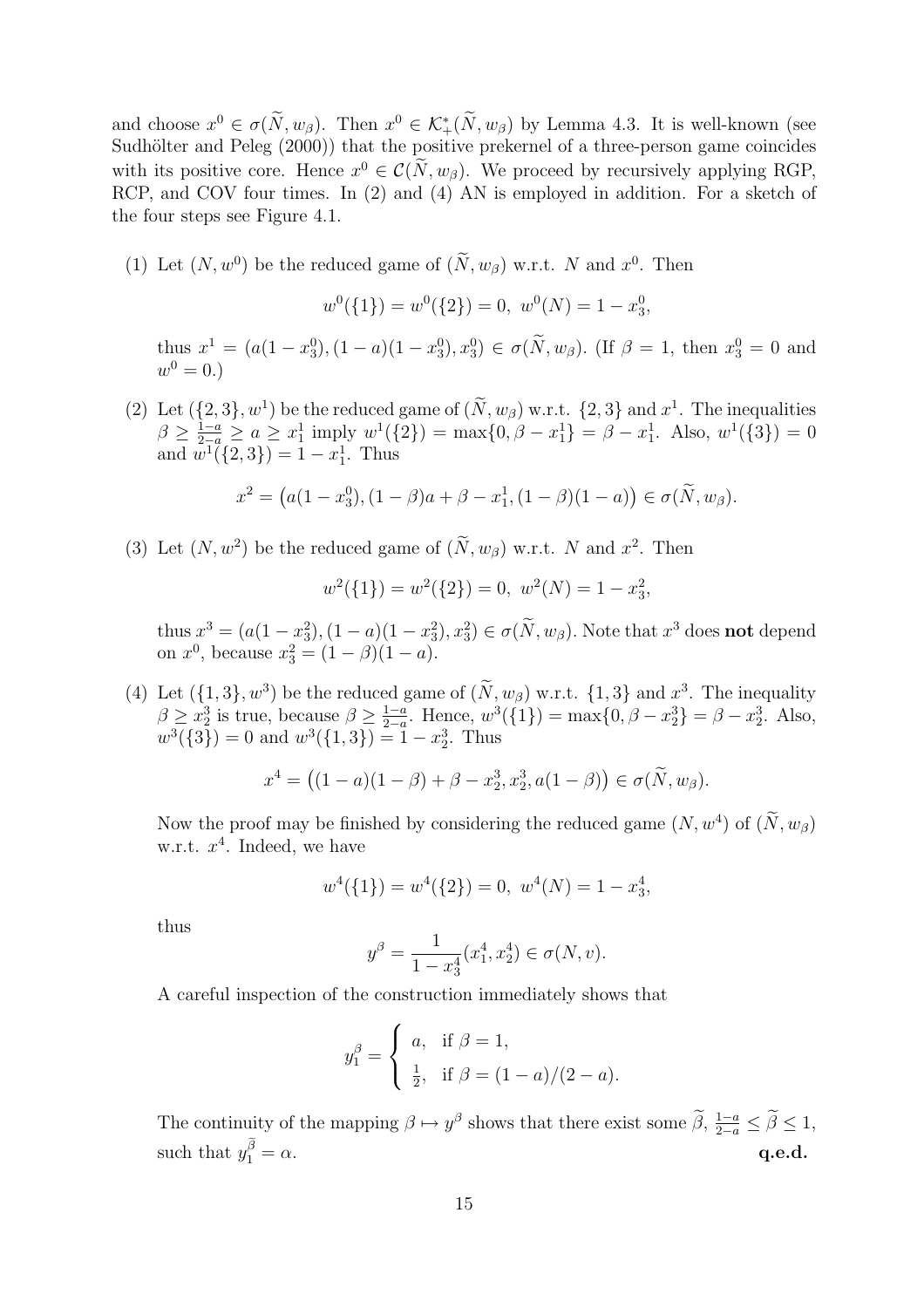

Figure 4.1: Sketch of the steps  $(1)$  -  $(4)$  in ad 2

### **4.2 Coincidence of Positive Excesses**

Throughout this subsection we assume that the cardinality of U is infinite and that  $\sigma$  is a solution. If  $\sigma$  is a subsolution of the positive prekernel and if  $\sigma$  satisfies COV, RGP, and RCP, then it is shown that a coalition which has a positive excess at some member of the solution when applied to the game, has the same excess at **any** member of the solution of the game. The following simple lemma is useful.

**Lemma 4.4** Let  $(N, v)$  be a game, let  $x \in \mathcal{K}^*_+(N, v)$ , and let  $k \in N$ . If  $\mu(x, v) > 0$  then there exist  $S^k S^{-k} \subset N$  such that there exist  $S^k, S^{-k} \subseteq N$  such that

$$
e(S^k, x, v) = e(S^{-k}, x, v) = \mu(x, v), \ k \in S^k, \ and \ k \notin S^{-k}.
$$

**Proof:** It suffices to show that there exists  $\ell \in N \setminus \{k\}$  such that

$$
s_{k\ell}(x,v) = s_{\ell k}(x,v) = \mu(x,v).
$$
 (4.14)

Let  $S \subseteq N$  be a coalition attaining  $\mu(x, v)$ . As  $\mu(x, v) > 0$ ,  $\emptyset \neq S \neq N$ . If  $k \in S$ , then  $(4.14)$  holds for every  $\ell \in S$  and  $(4.14)$  holds for every  $\ell \in N \setminus S$ . If  $k \notin S$ , then  $(4.14)$  holds for every  $\ell \in S$ . **q.e.d.** 

**Lemma 4.5** Let  $\sigma$  be a subsolution of the positive prekernel, let  $(N, v)$  be a game, let  $x, y \in \sigma(N, v)$ , and let  $\overline{S} \subseteq N$ . If  $\sigma$  satisfies NE, COV, RGP, and RCP, then

$$
e(\bar{S}, x, v) > 0 \Rightarrow e(\bar{S}, y, v) = e(\bar{S}, x, v).
$$

**Proof:** Assume without loss of generality that  $1 \in \overline{S}$  and that  $N = \{1, ..., n\}$ . Choose ∗ ∈  $U \setminus N$ , let us say ∗ = n + 1, and put  $\widetilde{N} = N \cup \{*\}.$ 

Choose  $\alpha > (n + 1) \max_{P,Q \subseteq N} (v(P) - v(Q))$  and define the game  $(\widetilde{N}, w)$  by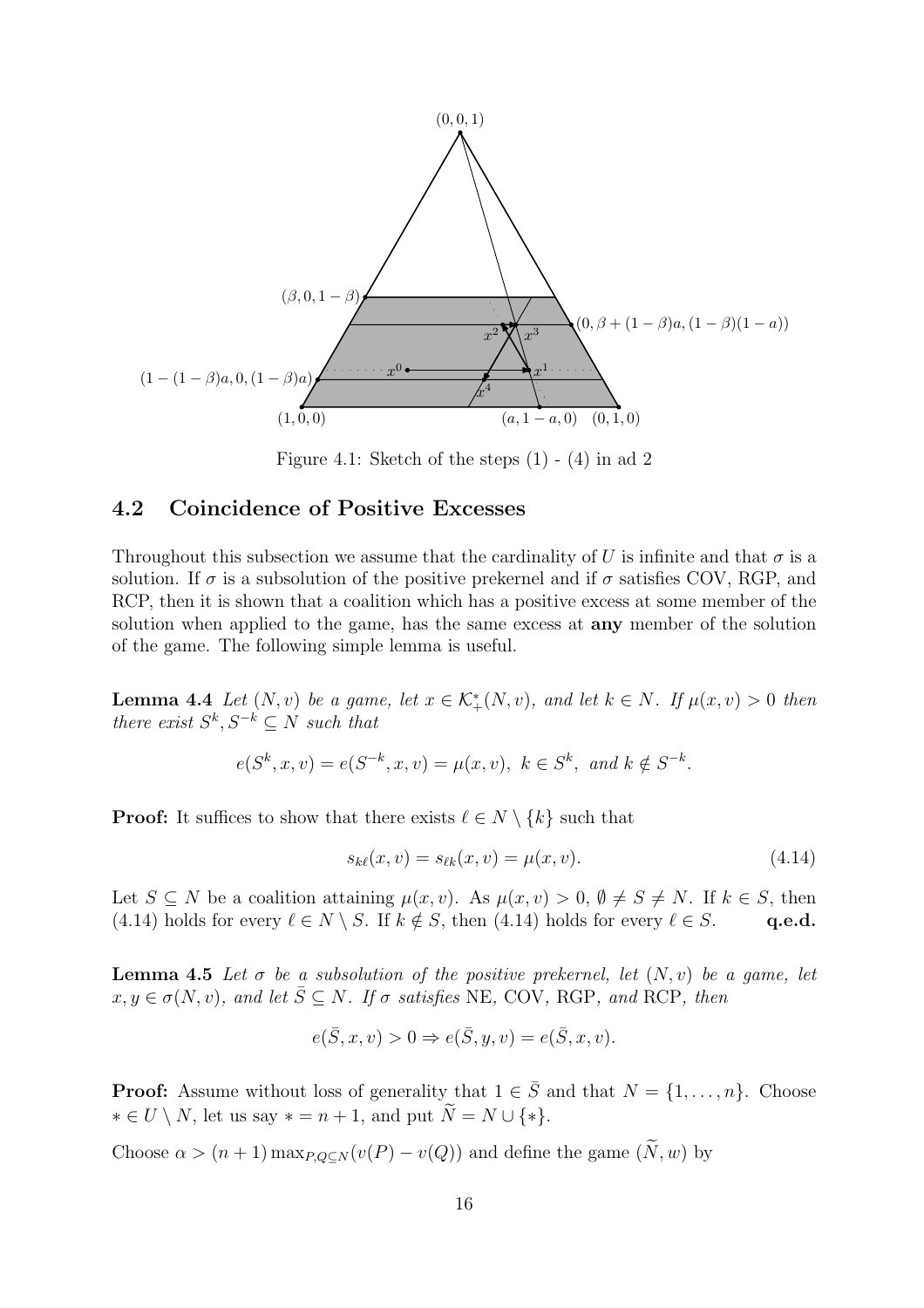$w(S) =$  $\sqrt{ }$  $\begin{array}{c} \hline \end{array}$  $\begin{array}{c} \hline \end{array}$  $v(S \setminus \{*\})$ , if  $S \subseteq N \setminus \{1\}$  or  $1, * \in S$ ,  $v(\bar{S})$ , if  $S = \bar{S}$ ,  $v(N)$ , if  $S = N$ , 0 , if  $S = \{*\},$  $v(S \setminus \{*\}) - \alpha$ , otherwise.

By NE there exists  $z \in \sigma(w)$ . It is the aim to show the following assertions:

- (1)  $(N, w^{N,z})$  is strategically equivalent to  $(N, v)$ .
- (2)  $s_{*1}(z, w) > 0$  and  $s_{*1}(z, w)$  is only attained by the coalition  $\{*\}.$
- (3)  $s_{1*}(z, w)$  is only attained by  $\overline{S}$ .

Then we shall use RGP and RCP to "insert"  $x$  or  $y$  and immediately deduce the desired coincidence of the excesses. In order to prove (1) we shall show the following

**Claim:**  $z_* \leq 0$ 

Assume, on the contrary,  $z_* > 0$ .

**STEP 1:** It is first proved that

$$
\exists \bar{k} \in N \setminus \{1\} : z_{\bar{k}} < -\max_{P,Q \subseteq N} (v(P) - v(Q)). \tag{4.15}
$$

Indeed, the assumption yields

$$
s_{1*}(z, w) \ge e(N, z, w) = v(N) - z(N) = z_* > 0.
$$

Hence  $s_{*1}(z, w) > 0$  is implied, because  $z \in \mathcal{K}^*_+(\tilde{N}, w)$ . Choose  $T \subseteq N \setminus \{1\}$  such that  $e(T + \mathcal{F}^*_\mathcal{K} \setminus \{1\}) > 0$ . Then  $T \neq \emptyset$  thus  $e(T \cup \{*\}, z, w) > 0$ . Then  $T \neq \emptyset$ , thus

$$
0 < v(T) - \alpha - z(T) - z_* \le v(T) - \alpha - z(T)
$$
  
=  $(v(T) - v(\emptyset)) - \alpha - z(T) < -n \max_{P,Q \subseteq N} (v(P) - v(Q)) - z(T).$ 

Hence there is  $\bar{k} \in T \subseteq N \setminus \{1\}$  with  $z_{\bar{k}} < -\max_{P,Q \subseteq N} (v(P) - v(Q)).$ 

**STEP 2:** Let  $S \subseteq N \cup \{*\}$  attain  $\mu(z, w)$ . By Step 1 there exists  $i \in N \setminus \{1\}$  such that  $z_i < -\max_{P,Q \subset N}(v(P) - v(Q)).$  The following assertions are shown:

- (1)  $\bar{S}$  attains  $\mu(z, w)$ .
- (2) If  $S \neq \overline{S}$ , then  $S \supseteq (N \cup \{*\}) \setminus \overline{S}$ .
- (3) Player *i* does not belong to  $\overline{S}$ .

In order to show (1) the following claim is shown:

$$
S \neq \bar{S} \Rightarrow i \in S. \tag{4.16}
$$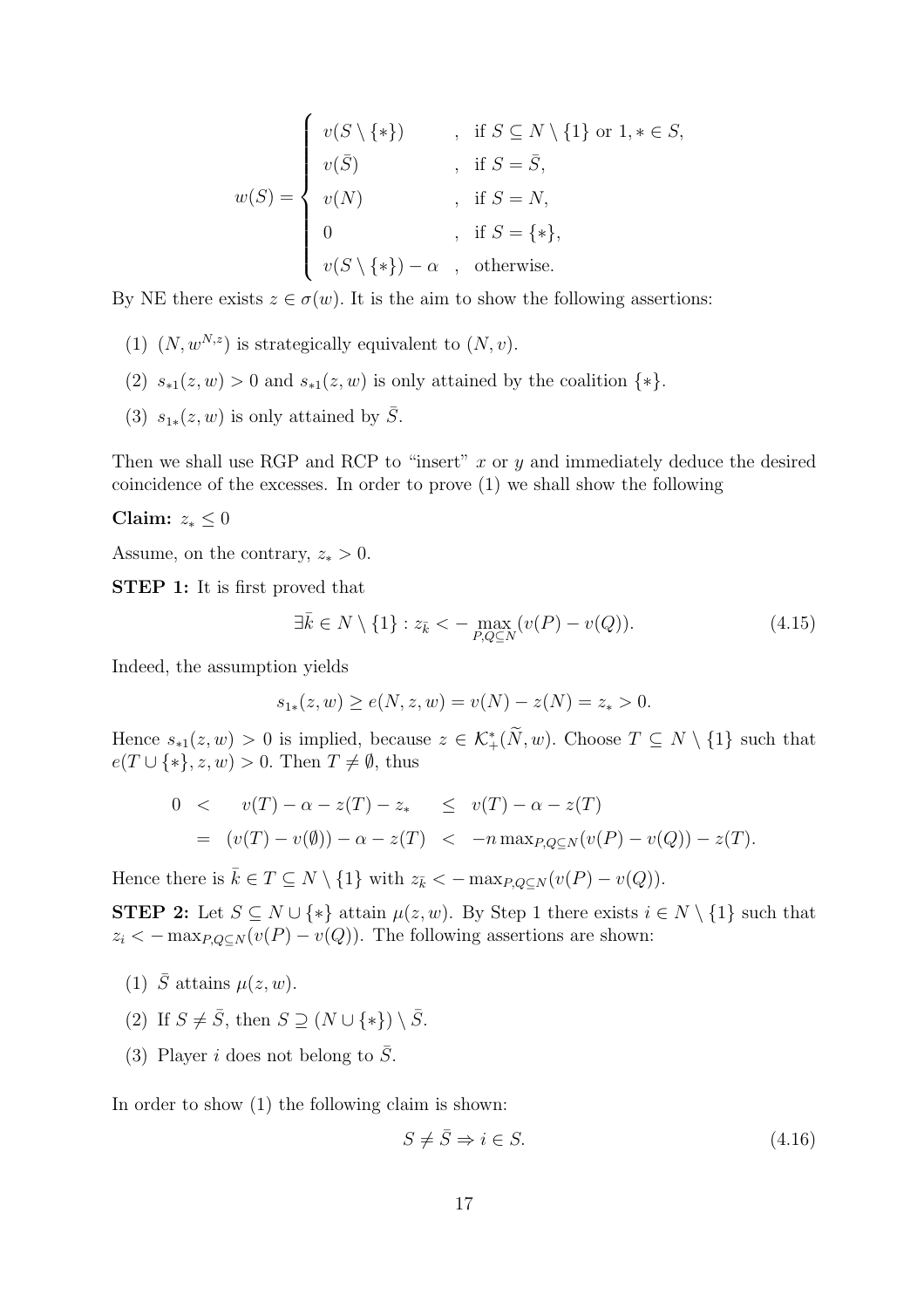Indeed, first note that  $\{*\}$  does not attain  $\mu(z, w)$  because  $\mu(z, w)$  is positive. Let  $T \subseteq$  $(N \cup \{*\}) \setminus \{i\}$  such that  $T \neq \overline{S}$  and  $T \neq \{*\}$ . If  $\overline{S} \neq T \cup \{i\} \neq N$ , then

$$
e(T \cup \{i\}, z, w) - e(T, z, w) = v((T \cup \{i\}) \setminus \{*\}) - v(T \setminus \{*\}) - z_i > 0.
$$

Also, if  $T \cup \{i\} \in \{N, \bar{S}\},\$  then

$$
e(T \cup \{i\}, z, w) - e(T, z, w) = v(T \cup \{i\}) - v(T) - z_i + \alpha > 0.
$$

Hence (4.16) is shown. By Lemma 4.4 there exists  $S^{-i} \subseteq (N \cup \{*\}) \setminus \{i\}$  attaining  $\mu(z, w)$ . By (4.16),  $S^{-i} = \overline{S}$ , thus (1) is shown.

Now this step may be completed. In order to show (2) we assume, on the contrary, that there is some coalition S attaining maximal excess and violating (2). Then  $i \in S$  by (4.16), because  $S \neq \overline{S}$ . Choose  $j \in (N \cup \{*\}) \setminus (\overline{S} \cup S)$ . Then

$$
\mu(z, w) = e(S, z, w) = s_{ij}(z, w),
$$

hence  $s_{ji}(z, w) = \mu(z, w)$  which is impossible by (4.16). Moreover, (3) is valid because of the existence of  $S^{-i}$ .

**STEP 3:** By the preceding steps there is some coalition S attaining maximal excess such that  $1 \notin S \ni *$ . Moreover,  $\{*\} \neq S$ , hence

$$
0 \ge e(S \cup \{1\}, z, w) - e(S, z, w) = v((S \cup \{1\}) \setminus \{*\}) - v(S \setminus \{*\}) + \alpha - z_1.
$$

Thus  $z_1 > n \max_{P,Q \subseteq N}(v(P) - v(Q))$ . By (1) of the preceding step (the maximality of  $e(\bar{S}, z, w)$  we obtain

$$
0 < e(\bar{S}, z, w) = v(\bar{S}) - z_1 - z(\bar{S} \setminus \{1\}) < -((n-1) \max_{P,Q \subseteq N} (v(P) - v(Q))) - z(\bar{S} \setminus \{1\})
$$

and, thus, there is  $i \in \overline{S} \setminus \{1\}$  with  $z_i < -\max_{P,Q \subset N}(v(P) - v(Q))$ . The last observation contradicts (3) of the preceding step. Thus our claim is shown.

Now the proof may be finished. Let  $u = w^{N,z}$  be the reduced game. By reasonableness of<br>the positive prekernal  $z^* \geq -\alpha$ . Hence  $z \leq 0$  implies that  $u = v + (-z, 0, 0)$ . By the positive prekernel,  $z^* \ge -\alpha$ . Hence,  $z_* \le 0$  implies that  $u = v + (-z_*, \underbrace{0, \ldots, 0}_{n-1})$ . By

RCP and COV

$$
z1 = (-z*, 0, ..., 0, z*) + (x, 0) \in \sigma(N \cup \{*\}, w)
$$
 and  

$$
z2 = (-z*, 0, ..., 0, z*) + (y, 0) \in \sigma(N \cup \{*\}, w).
$$

By REAS of the positive prekernel,  $z_i^t \ge -\max_{P,Q \subseteq N}(v(P) - v(Q))$  for all  $i \in N \setminus \{1\}$  and  $t = 1, 2$ . Therefore  $s_{-t}(z^t, w)$  must be attained by  $f * 1$ , thus this surplus is nonperative  $t = 1, 2$ . Therefore  $s_{*1}(z^t, w)$  must be attained by  $\{*\}$ , thus this surplus is nonnegative.<br>Moreover,  $s_{*}(z^t, w)$  can only be attained by N if  $z = 0$ . Therefore  $s_{*}(z^1, w)$  cannot be Moreover,  $s_{1*}(z^t, w)$  can only be attained by N, if  $z_* = 0$ . Therefore  $s_{1*}(z^1, w)$  cannot be attained by N, because  $e(\bar{S}x, w)$  is positive. Hence,  $s_{1*}(z^t, w)$  must be attained by  $\bar{S}$  for attained by N, because  $e(\bar{S}, x, v)$  is positive. Hence,  $s_{1*}(z^t, w)$  must be attained by  $\bar{S}$  for  $t-1, 2$  $t = 1, 2.$ 

Therefore  $e(\bar{S}, z^1, w) = e(\bar{S}, x, v) + z_* = e({*}, z^1, w) = -z_*$  and, similarly,  $e(\bar{S}, z^2, w) = z_*$  $-z^*$ . Thus,

$$
z_* = -\frac{e(\bar{S}, x, v)}{2}
$$
 and  $z_* = -\frac{e(\bar{S}, y, v)}{2}$ .

Hence we conclude that  $e(\bar{S}, x, v) = e(\bar{S}, y, v)$  is satisfied. **q.e.d.**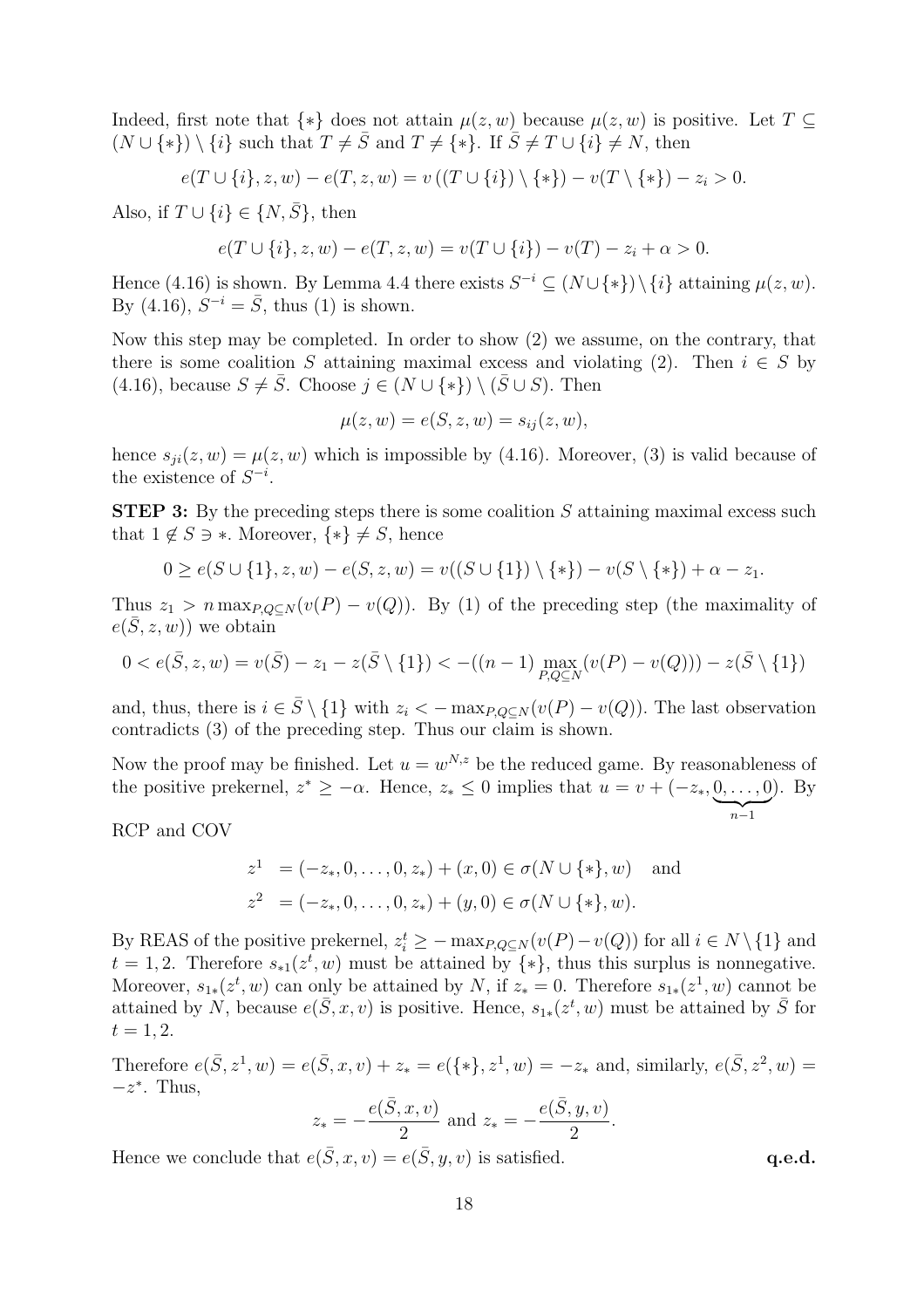**Corollary 4.6** If the prenucleolus is a subsolution of  $\sigma$ , and  $\sigma$  satisfies BOUND, COV, AN, RGP, and RCP, then  $\sigma$  is a subsolution of the positive core.

**Proof:** By Lemma 4.4 the solution  $\sigma$  is a subsolution of the positive prekernel, hence Lemma 4.5 can be applied.  $q.e.d.$ Lemma 4.5 can be applied.

### **4.3 The Prenucleolus and the General** n**-Person Case**

During this subsection we assume that the cardinality of U is infinite and that  $\sigma$  is a solution. It is the aim to show that the prenucleolus, the relative interior of the positive core, and the positive core are the unique solutions that satisfy BOUND, COV, AN, RGP, RCP, and contain the prenucleolus as a subsolution. The main result of this section is the following theorem.

**Theorem 4.7** The prenucleolus is a subsolution of  $\sigma$  and  $\sigma$  satisfies BOUND, COV, AN, RGP, and RCP, if and only if  $\sigma$  coincides

- (1) with the prenucleolus **or**
- (2) with the relative interior of the positive core **or**
- (3) with the positive core.

**Proof:** The three solutions satisfy the desired properties. Let, now,  $\sigma$  be a solution that satisfies the axioms and contains the prenucleolus. By Theorem 4.1 the following three cases  $(1)$ ,  $(2)$ , or  $(3)$  may occur.

(1) The solution  $\sigma$  coincides with the prenucleolus on the set of all 2-person games. By  $(2.1)$ ,  $\sigma$  must be a subsolution of the prekernel, thus  $\sigma$  satisfies ETP. By Theorem 4.7 of Orshan and Sudhölter (2003),  $\sigma$  is the prenucleolus.

(2) The solution  $\sigma$  coincides with the positive core on the set of all 2-person games. By Corollary 4.6,  $\sigma$  is a subsolution of the positive core. Let  $(N, v)$  be a game. It remains to show  $\mathcal{C}_+(N,v) \subseteq \sigma(N,v)$ . Without loss of generality we may assume that

$$
N = \{1, \ldots, n\}, N^* := \{1^*, \ldots, n^*\} = \{n+1, \ldots, 2n\} \subseteq U.
$$

By COV we may assume that  $\nu(N, v) = 0 \in \mathbb{R}^N$ . If  $C_+(N, v) = \nu(N, v)$ , then NE completes the proof. Hence, let  $x \in C_+(N, v) \setminus \nu(N, v)$  and put  $\widetilde{N} = N \cup N^*$ . It is no completes the proof. Hence, let  $x \in C_+(N,v) \setminus \nu(N,v)$  and put  $N = N \cup N^*$ . It is no loss of generality to assume that loss of generality to assume that

$$
x_1 \ge \cdots \ge x_n. \tag{4.17}
$$

We are going to define a game  $(N, w)$  which allows to show that  $\sigma(N, w)$  contains a member usuch that member y such that

- (a) the reduced game  $(N, w^{N,y})$  coincides with  $(N, v)$  and
- (b) the restriction  $y_N$  coincides with x.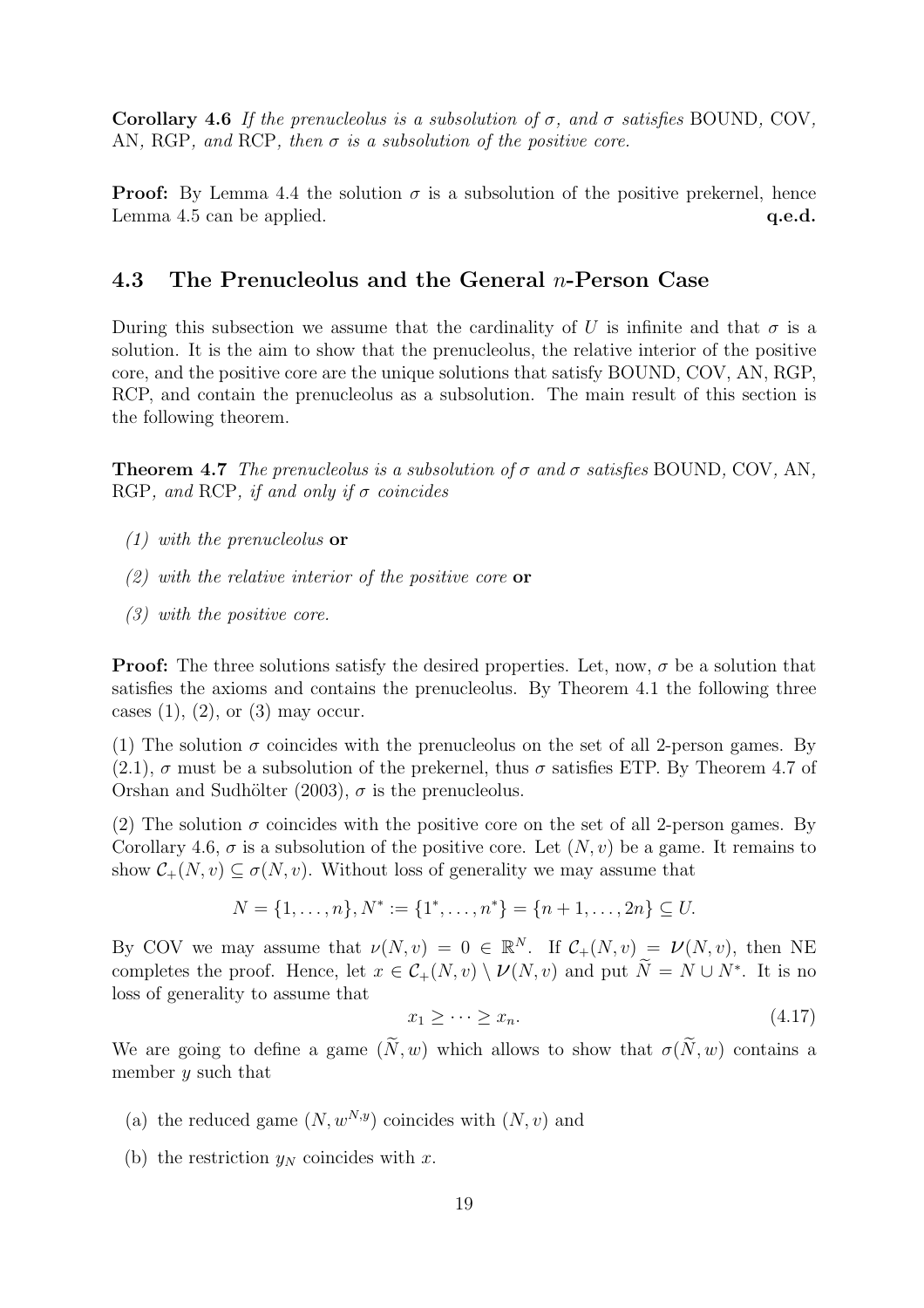Indeed the proof is finished by RGP as soon as  $(\tilde{N}, w)$  and y are constructed. Let  $k \in \mathbb{N}$  and  $e_i \in \mathbb{R}$ ,  $i = 1, \ldots, k$ , be defined by

$$
\{e_i \mid i = 1, \ldots, k\} = \{v(S) \mid v(S) < 0\}, \ e_1 > \cdots > e_k,
$$

i.e.,  $e_1, \ldots, e_k$  are the different negative excesses of  $(N, v)$  at the prenucleolus in the strictly decreasing order. Moreover, define  $S^i$ ,  $T^i$ ,  $\beta_i$  for all  $i = 1, ..., k$  by the requirements

$$
\mathcal{S}^i \quad = \quad \{ S \subseteq N \mid v(S) = e_i \}, \tag{4.18}
$$

$$
\mathcal{T}^i = \{ T \subseteq \bigcup_{j=1}^i \bigcup_{S \in \mathcal{S}^j} S \}, \tag{4.19}
$$

$$
\beta_i = \max_{S \in \mathcal{T}^i} x(S). \tag{4.20}
$$

Note that  $\mathcal{S}^i$  is the *i*-th negative level set. By construction

$$
e_k < \cdots < e_1 < 0 = x(\emptyset) \leq \beta_1 \leq \cdots \leq \beta_k.
$$

Put  $\mathcal{T}^0 = \{\emptyset\}$  and  $\beta_{k+1} = \max_{S \subseteq N} v(S) + \max_{T \subseteq N} x(T)$ . We are now ready to define w. For  $S, T \subseteq N$ , let  $w(S \cup T^*)$  be given by the following equation:

$$
w(S \cup T^*) = \begin{cases} v(S) & , \text{ if } v(S) \ge 0 \text{ and } T = S, \\ e_i - \beta_i & , \text{ if } \left( \begin{array}{c} (S \in S^i, T \in T^i) \text{ or } \\ (S = \emptyset, T \in T^i \setminus T^{i-1}) \end{array} \right) \text{ for some } 1 \le i \le k, \\ e_k - \beta_{k+1} & , \text{ otherwise.} \end{cases}
$$

We are going to show that

$$
\nu(\widetilde{N}, w) = 0 \in \mathbb{R}^N \tag{4.21}
$$

and

$$
y^{l} := (\underbrace{x_1, \dots, x_\ell}_{\ell}, \underbrace{0, \dots, 0}_{n-\ell}, \underbrace{-x_1, \dots, -x_\ell}_{\ell}, \underbrace{0, \dots, 0}_{n-\ell}) \in \sigma(\widetilde{N}, w) \ \forall \ell = 1, \dots, n. \tag{4.22}
$$

(a) In order to show (4.21), it suffices to show in view of Theorem 3.3 that, for any  $R \subseteq \widetilde{N}$ ,

$$
\mathcal{D}(w(R), 0, w) = \{Q \subseteq \widetilde{N} \mid w(Q) \ge w(R)\}\
$$

is balanced (over N). If  $w(R) \geq 0$ , i.e.,  $R = S \cup S^*$  for some S with  $v(S) \geq 0$ , then the required belancedness follows immediately from the fact that 0 is the then the required balancedness follows immediately from the fact that 0 is the prenucleolus of  $(N, v)$  and the observation that

$$
\{Q \subseteq \widetilde{N} \mid w(Q) \ge w(R)\} = \{T \cup T^* \mid T \subseteq N, v(T) \ge v(S)\}.
$$

Thus it remains to show that

$$
\widehat{\mathcal{D}}^i := \{ Q \subseteq \widetilde{N} \mid w(Q) \ge e_i - \beta_i \}
$$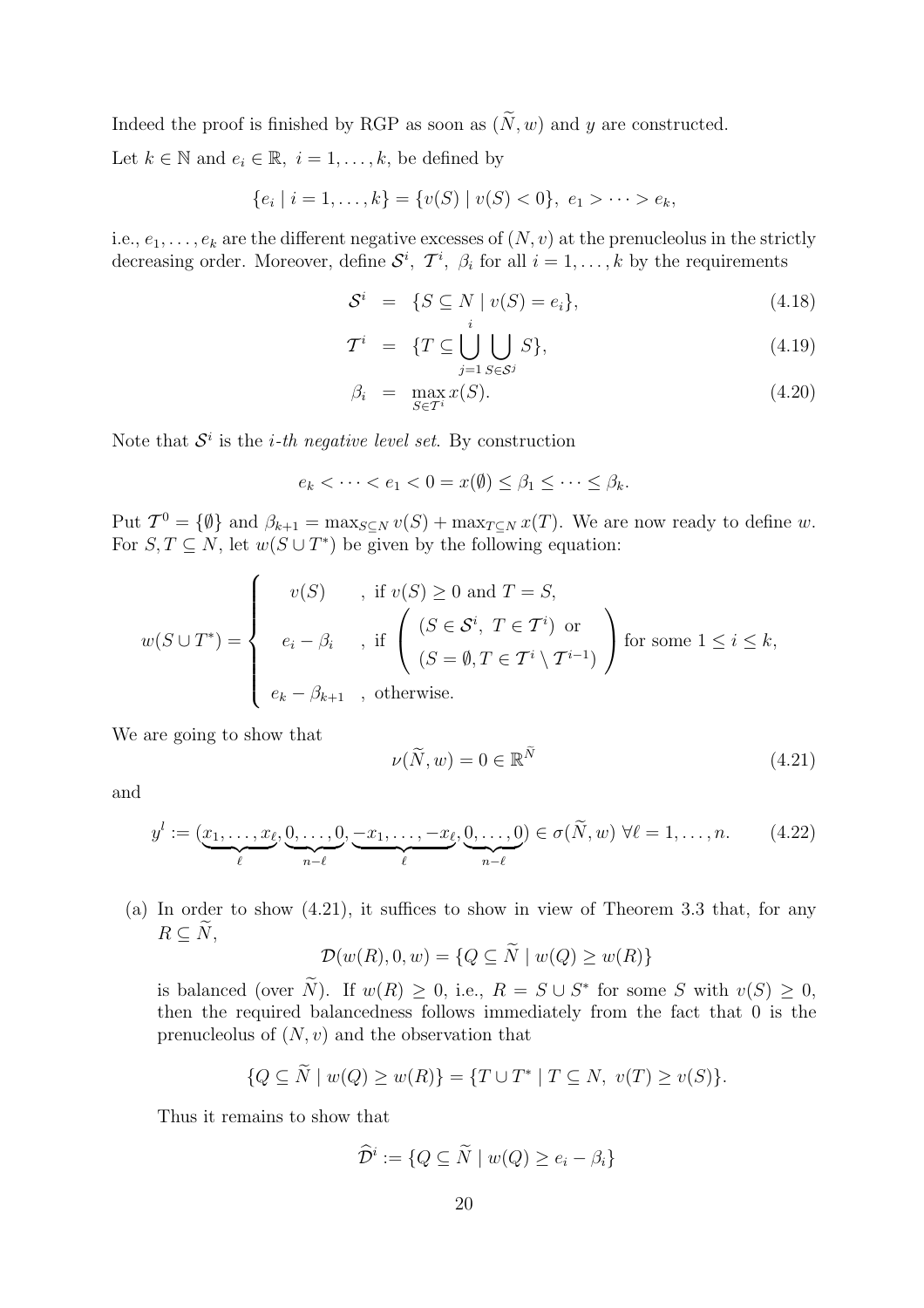is balanced for any  $i = 1, \ldots, k$ . By Remark 3.8 it suffices to show that  $\widehat{\mathcal{D}}^i$  contains a balanced subset  $\mathcal{D}^i$  that spans  $\widehat{\mathcal{D}}^i$ . In order to define  $\mathcal{D}^i$  note that

$$
S \cup \emptyset \in \widehat{\mathcal{D}}^i \ \forall S \in \bigcup_{j=1}^i \mathcal{S}^j \ \text{and} \ \emptyset \cup \{t^*\} \in \widehat{\mathcal{D}}^i \ \forall \{t\} \in \mathcal{T}^i
$$

for  $i = 1, \ldots k$ . Hence we put

$$
\mathcal{D}^i := \{ S \cup S^* \mid v(S) \ge 0 \} \cup \bigcup_{j=1}^i \mathcal{S}^j \cup \{ \{t^* \} \mid \{t\} \in \mathcal{T}^i \} \ \forall i = 1, \ldots, k.
$$

By Theorem 3.3,  $\{S \subseteq N \mid v(S) \geq 0\} \cup \bigcup_{j=1}^{i} S^{j}$  is balanced over N, hence  $\{S^* \subseteq N^* \mid (S) > 0\} \cup \{S^* \subseteq N^* \mid S \subseteq 1\}$  $N^* | v(S) \geq 0$   $\cup$   $\{S^* \subseteq N^* | S \in \bigcup_{j=1}^i S^j\}$  is balanced over  $N^*$ . The observation that  $\{\{t^*\} \mid \{t\} \in \mathcal{T}^i\} = \{\{t^*\} \mid t \in \bigcup_{j=1}^i \bigcup_{S \in \mathcal{S}^j} S\}$  shows that  $\mathcal{D}^i$  is balanced. Also, it is straightforward to show that  $\mathcal{D}^i$  spans  $\widehat{\mathcal{D}}^i$  for every  $i = 1, \ldots, k$ .

(b) Assertion (4.22) is shown recursively. Denote the prenucleolus  $\nu(\tilde{N},w) = 0$  by y<sup>0</sup>. By the definition of y<sup> $\ell$ </sup> we conclude for every  $T \subseteq N$  that  $y^{\ell}(T^*) = -x(T \cap$ <br>  $y^{\ell}(T^*) = -x(T \cap$  $\{(1,\ldots,\ell)\}\n\geq -\beta_{k+1}$ . Also, by  $(4.20)$ ,  $y^{\ell}(T^*)\n\geq -\beta_i$  for every  $T \in \mathcal{T}^i$  and every  $i-1$  is a by  $\Delta \log_{\ell} f(\ell)$  is  $\Delta \log_{\ell} f(\ell)$  if  $f(\ell)$  is  $\Delta \log_{\ell} f(\ell)$  $i = 1, \ldots, k$ . Also, by (4.17), we have  $y^{\ell}(S) \ge \min\{x(S), 0\}$  for all  $S \subseteq N$ . We conclude for  $S, T \subseteq N$  that conclude for  $S, T \subseteq N$  that

$$
e(S \cup T^*, y^\ell, w) \le \max\{e(S, x, v), e_i\}, \text{ if } S \in \mathcal{S}^i \text{ for some } 1 \le i \le k. \tag{4.23}
$$

Also,

$$
e(S \cup T^*, y^{\ell}, w) < 0, \text{ if } w(S \cup T^*) = e_k - \beta_{k+1} \tag{4.24}
$$

We conclude that

$$
(e(S \cup T^*, y^{\ell}, w))_+ = (w(S \cup T^*))_+.
$$

Let  $w^{\ell-1} := w^{\{\ell,\ell^*\},y^{\ell-1}} \forall \ell = 1,\ldots,n$  denote the coalition function of the "bilateral"<br>reduced game w r t  $\ell \ell^*\}$  and  $u^{\ell-1}$ . By  $(4.23)$  and  $(4.24)$ reduced game w.r.t.  $\{\ell, \ell^*\}$  and  $y^{\ell-1}$ . By (4.23) and (4.24),

$$
(x^{\ell}, -x^{\ell}) \in C(\{\ell, \ell^*\}, w^{\ell-1}) \,\forall \ell = 1, \dots, n. \tag{4.25}
$$

The facts that the solution  $\sigma$  coincides with the core on 2-person games and that it contains the prenucleolus show that RCP, when applied recursively to  $\ell = 1, \ldots, n$ , vields the following "chain" of arguments: yields the following "chain" of arguments:

$$
y^{\ell-1} \in \sigma(\widetilde{N}, w) \Rightarrow y^{\ell} \in \sigma(\widetilde{N}, w)
$$

Now the proof of this case can be finished. Put  $y = y^n$  and observe that  $w^{N,y} = v$  by the definition of w. Thus RGP implies  $y_N \in \sigma(N, v)$ . Clearly  $y_N = x$  is satisfied.

(3) The solution  $\sigma$  coincides with the relative interior of the positive core on the set of all 2-person games.

By Corollary 4.6,  $\sigma$  is a subsolution of the positive core. By copying the relevant part of the proof of the second case, it can be shown that the relative interior of the positive core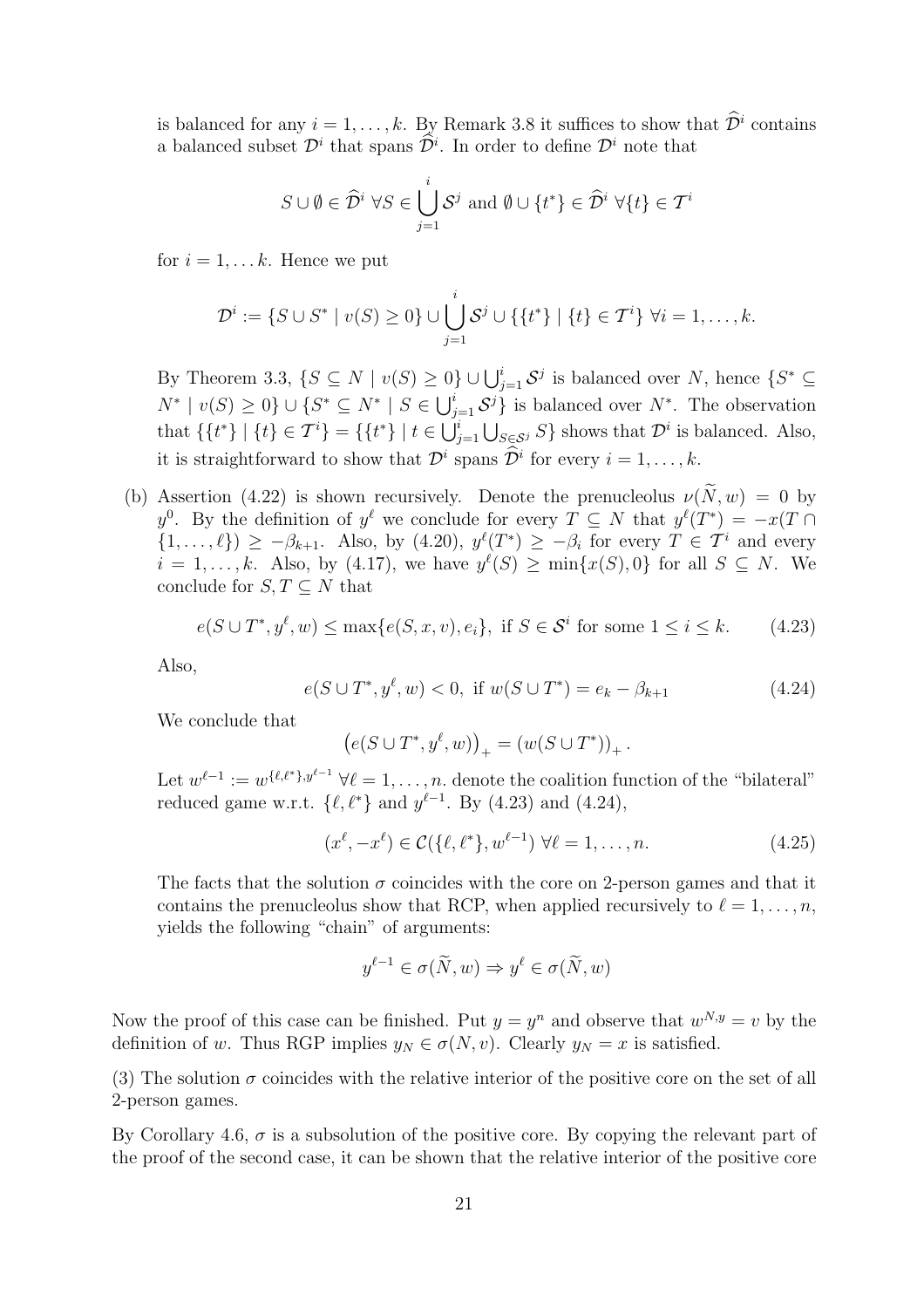is a subsolution of  $\sigma$ . Indeed, a careful inspection of the definition of the game  $(N, w)$ , especially of (4.23) and (4.24), shows that (4.25) may be replaced by

$$
(x^{\ell}, -x^{\ell}) \in \text{int } C(\{\ell, \ell^*\}, w^{\ell-1}) \ \forall \ell = 1, \ldots, n,
$$

whenever  $x \in \text{rint } C_+(N,v)$  is assumed. ("int  $\mathcal{C}$ " means the "interior of  $\mathcal{C}$  relative to  $\mathcal{I}^{**}$ , i.e., for every game  $(M, u)$ , int  $\mathcal{C}(M, u) = \{x \in \mathcal{C}(M, u) \mid e(S, x, u) < 0 \,\forall \emptyset \neq S \subsetneqq M\}$ .)

Hence it remains to show that  $\sigma(N, v) \subseteq \text{rint } C_+(N, v)$  for any game  $(N, v)$  satisfying  $\mathcal{C}_+(N,v) \setminus \text{rint } \mathcal{C}_+(N,v) \neq \emptyset$ . Take  $x \in \mathcal{C}_+(N,v) \setminus \text{rint } \mathcal{C}_+(N,v)$  and let  $\overline{S} \subseteq N$  be a coalition satisfying  $0 - e(\overline{S} x, v) \geq e(\overline{S} u, v)$  where  $u = u(N,v)$  denotes the prepudeolus coalition satisfying  $0 = e(\bar{S}, x, v) > e(\bar{S}, \nu, v)$ , where  $\nu = \nu(N, v)$  denotes the prenucleolus. Without loss of generality we may assume  $N = \{1, \ldots, n\}$ ,  $1 \in \overline{S}$  and  $* = n + 1 \in U$ . Moreover, let  $(N \cup \{*\}, w)$  defined by

$$
w(S) = \begin{cases} v(S \setminus \{*\}) & , \text{ if } S \subseteq N \setminus \{1\} \text{ or } 1, * \in S, \\ v(\bar{S}) & , \text{ if } S = \bar{S}, \\ e(\bar{S}, \nu, v) & , \text{ if } S = \{*\}, \\ e(S \setminus \{*\}, \nu, v) - \alpha & , \text{ otherwise}, \end{cases}
$$

where  $\alpha := \mu(\nu, v) - \min_{S \subseteq N} e(S, \nu, v) - \min_{S \subseteq N} e(S, x, v).$ 

**Claim:**  $z := \nu(N \cup \{*\}, w) = (\nu, 0)$ 

For  $\beta > e(\bar{S}, \nu, v)$ ,

 $\mathcal{D}(\beta, z, w) = \{ S \in \mathcal{D}(\beta, \nu, v) \mid 1 \notin S \} \cup \{ S \cup \{ * \} \mid 1 \in S \in \mathcal{D}(\beta, \nu, v) \}.$ 

For  $-\alpha < \beta < e(\bar{S}, \nu, v)$ .

$$
\mathcal{D}(\beta, z, w) = \{ S \in \mathcal{D}(\beta, \nu, v) \mid 1 \notin S \} \cup \{ \overline{S}, \{ * \} \} \cup \{ S \cup \{ * \} \mid 1 \in S \in \mathcal{D}(\beta, \nu, v) \}.
$$

For  $\beta \leq -\alpha$ ,  $\mathcal{D}(\beta, z, w)=2^{N\cup \{*\}}$ . Hence our claim follows from Theorem 3.3.

The reduced game  $(N, w^{N,z})$  coincides with  $(N, v)$ . Assuming, on the contrary, that  $x \in \sigma(N, v)$ , yields  $\widetilde{z} := (x, 0) \in \sigma(N \cup \{*\}, w)$  by RCP. Applying RGP yields

$$
(x_1,0) \in \sigma({1,*},w^{{1,*}\},\tilde{z}).
$$

Moreover, this reduced game can easily be computed as

$$
w^{\{1,\ast\},\tilde{z}}(\{1\})=e(\bar{S},x,v)+x_1,w^{\{1,\ast\},\tilde{z}}(\{*\})=e(\bar{S},\nu,v)<0,w^{\{1,\ast\},\tilde{z}}(\{1,\ast\})=x_1.
$$

Therefore the interior of the core of this reduced game is nonempty. The fact that  $(x_1, 0)$  is not a member of this interior shows the desired contradiction. **q.e.d.** is not a member of this interior shows the desired contradiction.

#### **4.4 Characterizations**

As before we assume that |U| is infinite and that  $\sigma$  is a solution. It is the aim to characterize the positive core by simple axioms using Theorems 4.7 and 4.1. Of course, we do not want to employ the property that the prenucleolus is a subsolution. Hence we need an additional axiom, which, together with the other properties, guarantee that the prenucleolus is a subsolution of  $\sigma$ . In what follows two proposals are presented.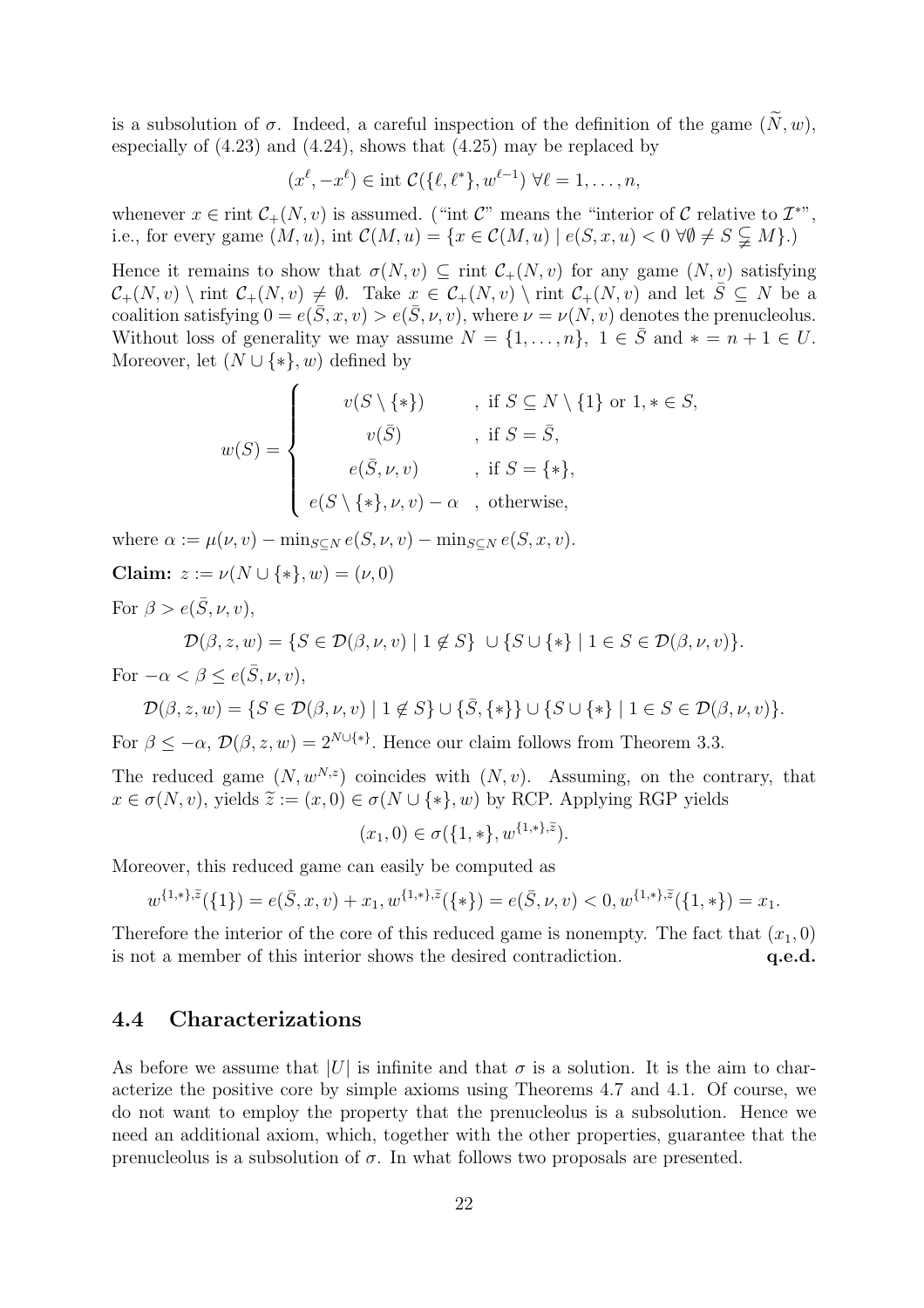**Theorem 4.8** The solution  $\sigma$  satisfies NE, BOUND, COV, AN, RGP, RCP, and CON (see Remark 3.7), if and only if  $\sigma$  coincides

- (1) with the prenucleolus **or**
- (2) with the relative interior of the positive core **or**
- (3) with the positive core.

**Proof:** The three mentioned solutions satisfy the required properties. Let  $\sigma$  satisfy the axioms. By Theorem 4.7 it suffices to prove that the prenucleolus is a subsolution of  $\sigma$ . Let  $(N, v)$  be a game. By COV we may assume without loss of generality that  $\nu(N,v)=0 \in \mathbb{R}^N$ . According to Sobolev (1975) there exists a game  $(\widetilde{N},w)$  satisfying the following properties:

- (1)  $\nu(N, w) = 0 \in \mathbb{R}^N$ .
- (2)  $N \subseteq \widetilde{N}$  and  $w^{N,0} = v$ .
- (3)  $(\widetilde{N}, w)$  is transitive<sup>2</sup>.

By our infinity assumption on |U| we may assume that  $\widetilde{N} \subseteq U$ . By NE, there exists  $y \in \sigma(\tilde{N}, w)$ . By Remark 2.9,  $\sigma$  satisfies PO, thus  $y(\tilde{N}) = 0$ . By AN,  $\pi(y) \in \sigma(\tilde{N}, w)$  for every  $\pi \in \text{SYM}(\widetilde{N},w)$ . Let

$$
z = \frac{1}{|\text{SYM}(\widetilde{N}, w)|} \sum_{\pi \in \text{SYM}(\widetilde{N}, w)} \pi(y).
$$

By CON,  $z \in \sigma(\tilde{N}, w)$ . By transitivity,  $z = 0 = \nu(\tilde{N}, w)$ . By RGP of  $\nu$ ,  $z_N = \nu(N, v)$ .<br>By RGP of  $\sigma$ ,  $z_N \in \sigma(N, v)$ . By RGP of  $\sigma$ ,  $z_N \in \sigma(N, v)$ .

**Theorem 4.9** The solution  $\sigma$  satisfies NE, BOUND, COV, RGP, RCP, and ND, if and only if  $\sigma$  coincides

- (1) with the prenucleolus **or**
- (2) with the relative interior of the positive core **or**
- (3) with the positive core.

**Proof:** The three mentioned solutions satisfy the required properties. Let  $\sigma$  satisfy the axioms. By Theorems 4.7 it suffices to prove (a) that the prenucleolus is a subsolution of  $\sigma$  and (b) that  $\sigma$  satisfies AN. Let  $(N, v)$  be a game. By COV we may assume without loss of generality that  $\nu(N, v) = 0 \in \mathbb{R}^N$ .

<sup>&</sup>lt;sup>2</sup>A game is transitive, if its symmetry group is transitive, i.e., if for any two players  $i, j \in N$  there is a symmetry  $\pi \in \text{SYM}(N, v)$  of the game which maps i to j.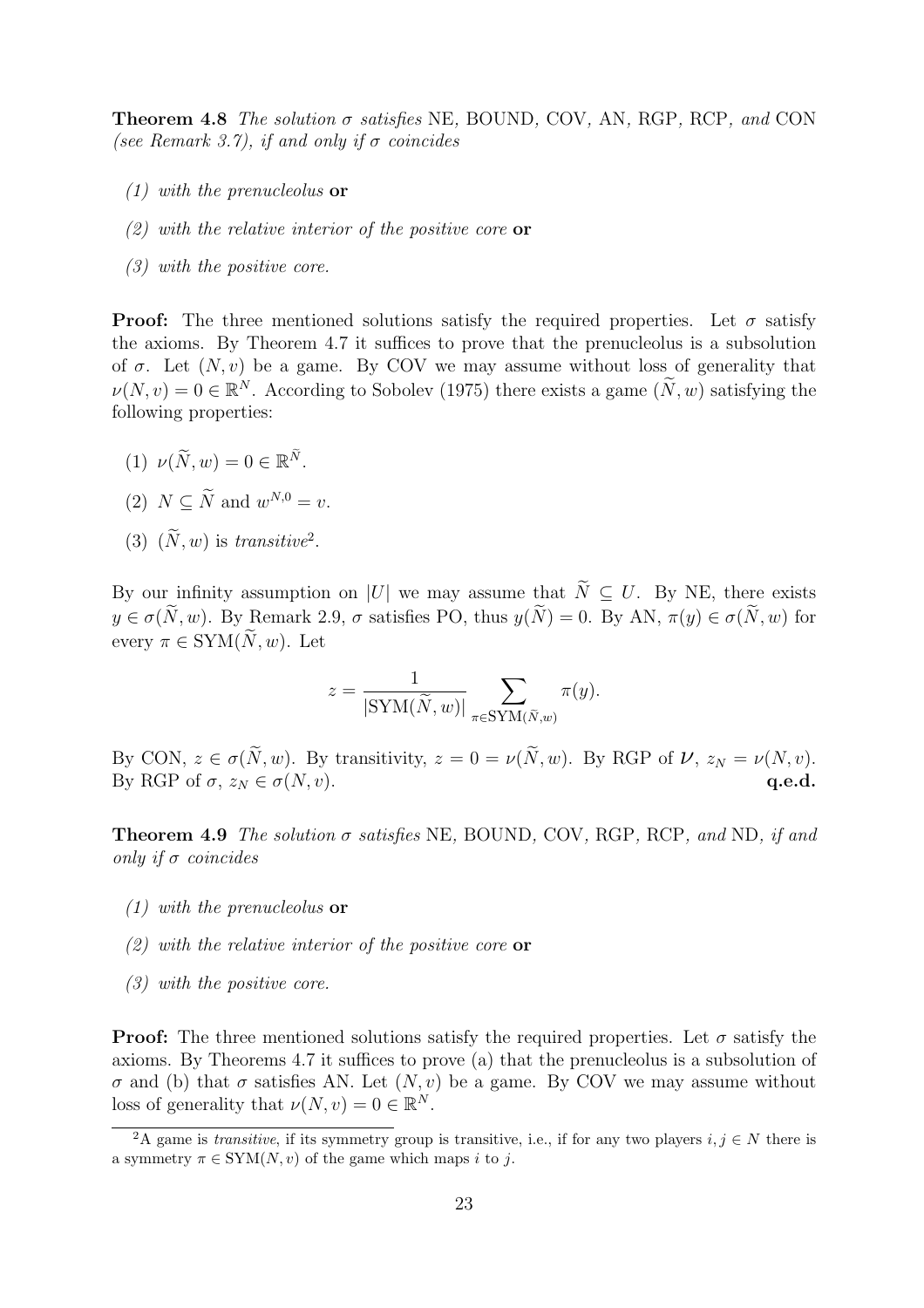We first prove (a). Let  $(\tilde{N},w)$  be defined as in the proof of Theorem 4.8. By NE and ND and transitivity of  $(\tilde{N},w)$  there exists  $z \in \sigma(\tilde{N},w)$  such that  $z_i = z_j$  for all  $i, j \in \tilde{N}$ . By Remark 2.9,  $\sigma$  satisfies PO, thus  $z = \nu(\tilde{N}, w)$ . By RGP of  $\nu$ ,  $z_N = \nu(N, v)$ . By RGP of  $\sigma, z_N \in \sigma(N, v).$ 

It remains to show (b). Let  $\bar{N} \subseteq U$  be such that there is a bijection  $\pi : N \to \bar{N}$  It has to be proved that  $\pi(\sigma(N,v)) \subseteq \sigma(\bar{N}, \pi v)$ . By the infinity assumption on |U| there is a further set of players of the same cardinality in U disjoint from both, N and  $\bar{N}$ , thus we may assume that N and  $\overline{N}$  are disjoint. Let  $x \in \sigma(N, v)$ . Then  $\pi(x) \in \sigma(\overline{N}, \pi v)$ remains to be shown. We are going to define a "replicated" game  $(N \cup N, u)$  such that the reduced games w.r.t. N and N and the nucleolus coincide with the games  $(N, v)$ and  $(\bar{N}, \pi v)$  respectively. Put  $\alpha = \min_{R,S\subseteq N} \min\{e(S, \nu(N, v), v), e(S, x, v) + x(R)\}\$ and define, for all  $S \subseteq N$ ,  $T \subseteq N$ ,

$$
u(S \cup T) = \begin{cases} v(S) , & \text{if } T = \pi(S), \\ \alpha , & \text{otherwise.} \end{cases}
$$

Let  $y = 0 \in \mathbb{R}^{N \cup \bar{N}}$  and observe that the equation

$$
\mathcal{D}(\beta, y, u) = \begin{cases} \{ S \cup \pi(S) \mid S \in \mathcal{D}(\beta, \nu(N, v), v) \} , & \text{if } \beta > \alpha, \\ 2^{N \cup \bar{N}} , & \text{otherwise} \end{cases}
$$

is valid, thus  $y = \nu(N \cup \overline{N}, u)$  by Theorem 3.3. By (a),  $y \in \sigma(N \cup \overline{N}, u)$ . Observe that  $u^{N,y} = v$  by construction, thus  $z := (x, y_{\overline{N}}) \in \sigma(N \cup \overline{N}, u)$  by RCP. Again the construction of u yields  $u^{\overline{N}, z} = \pi v - \pi(x)$ , thus  $\pi x \in \sigma(\overline{N}, \pi v)$  by COV and RGP. q.e.d. of u yields  $u^{\bar{N},z} = \pi v - \pi(x)$ , thus  $\pi x \in \sigma(\bar{N}, \pi v)$  by COV and RGP.

**Remark 4.10** In view of Theorem 4.8 it is possible to characterize the positive core as the maximum solution satisfying NE, BOUND, COV, AN, CON, RGP, and RCP. Alternatively, by Theorem 4.9, the positive core is the maximum solution that satisfies NE, BOUND, COV, ND, RGP, and RCP.

In order to avoid to characterize the positive core to be a **maximum** solution that satisfies several axioms, we may employ weak unanimity for two-person games (WUTPG).

**Corollary 4.11** There is a unique solution that satisfies WUTP, NE, BOUND, COV, RGP, RCP, and ND, and it is the positive core.

## **5 On the Independence of the Axioms**

Six examples are presented which show that each of the axioms (1) NE, (2) BOUND, (3) COV, (4) RGP, (5) RCP, and (6) ND is logically independent of the remaining axioms in Theorem 4.9.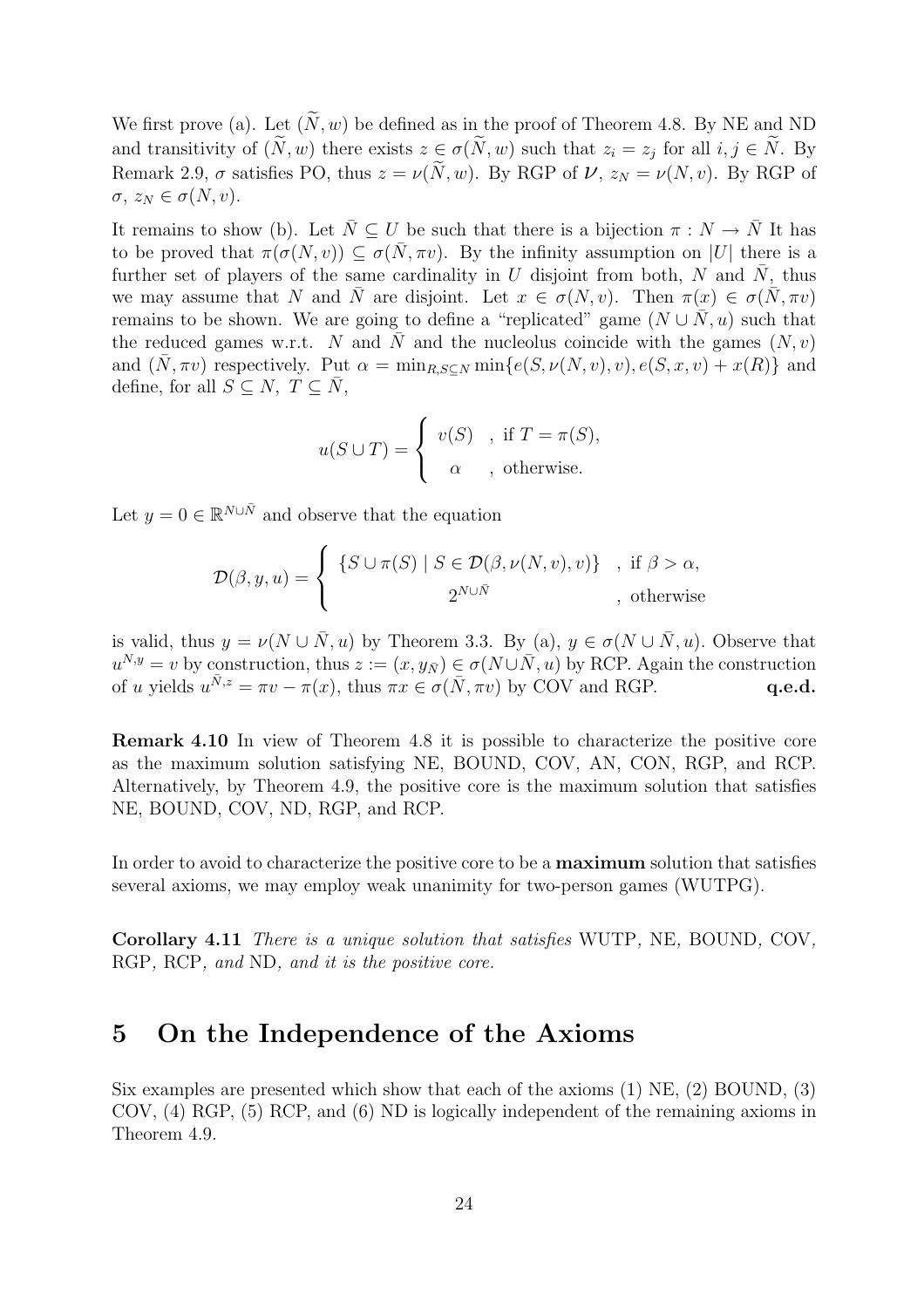Let U be a set, let  $t \in \mathbb{R}$ , and let  $(N, v)$  be a game. Let  $\sigma^i$ ,  $i = 1, \ldots, 5$ , be defined by

$$
\sigma^{1}(N, v) = C(N, v),
$$
  
\n
$$
\sigma^{2}(N, v) = T^{*}(N, v),
$$
  
\n
$$
\sigma^{3}(N, v) = \{x \in T^{*}(N, v) \mid \max\{e(S, x, v), t\} = \max\{e(S, \nu(N, v), v), t\} \forall S \subseteq N\},
$$
  
\n
$$
\sigma^{4}(N, v) = \{x \in T^{*}(N, v) \mid \mu(x, v) = \mu(\nu(N, v), v)\},
$$
 and  
\n
$$
\sigma^{5}(N, v) = \mathcal{K}^{*}_{+}(N, v).
$$

Let  $\preceq$  be a total order of U. For every finite set  $N \subseteq U$  let  $\preceq_N$  be the restriction of  $\preceq$  to N and let  $\leq_{lex}^N$  be the induced lexicographical order on  $\mathbb{R}^N$ . Then  $\sigma^6$  is defined by

$$
\sigma^{6}(N,v) = \{ x \in C_{+}(N,v) \mid x \leq_{lex}^{N} y \ \forall y \in C_{+}(N,v) \}.
$$

It is straightforward to check that  $\sigma^i$ ,  $i = 1, ..., 6$ , satisfies all properties except the *i*-th one. If  $|I| > 4$  and  $t \neq 0$ , then none of the solutions coincides with  $C_{\epsilon}$  or  $U$  or rint  $C_{\epsilon}$ . one. If  $|U| \ge 4$  and  $t \ne 0$ , then none of the solutions coincides with  $C_+$  or  $V$  or rint  $C_+$ .

**Remark 5.1** The infinity assumption on  $|U|$  in Theorems 4.7, 4.8, 4.9, and in Corollary 4.11 is crucial. Indeed, if  $|U| < \infty$ , then define for any game  $(N, v)$ ,

$$
\sigma(N, v) = \begin{cases}\n\mathcal{C}_+(N, v) & , \text{ if } N \subsetneq U, \\
\{x \in \mathcal{I}^*(N, v) \mid x_S \in \mathcal{C}_+(S, v^{S, x}) \ \forall \emptyset \neq S \subsetneq N\}, & , \text{ if } N = U.\n\end{cases}
$$

Then  $\sigma$  satisfies all properties that were employed in the mentioned results. Also, there are examples which show that  $C_+$  is a proper subsolution of  $\sigma$  when  $|U| \geq 4$ .

**Remark 5.2** We conjecture that CON is **not** logically independent of the remaining axioms in Theorem 4.8. Also, we do not know whether the characterizations given in Remark 4.10 and Corollary 4.11 are axiomatizations, because we do not have examples which show that AN, CON, or ND are independent of the remaining axioms.

### **References**

- AUMANN, R. J., AND M. MASCHLER (1964): "The bargaining set for cooperative games", in Advances in Game Theory, ed. by M. Dresher, L. S. Shapley, and A. W. Tucker, Vol. 52 of Annals of Mathematical Studies, pp. 443 – 476, Princeton, N.J. Princeton University Press.
- GILLIES, D. B. (1959): "Solutions to general non-zero-sum games", in Contributions to the Theory of Games IV, ed. by A. W. Tucker, and R. D. Luce, Vol. 40 of Annals of Mathematical Studies, pp. 47 – 85, Princeton, N.J. Princeton University Press.
- GRANOT, D., AND M. MASCHLER (1997): "The reactive bargaining set: Structure, dynamics and extension to NTU games", International Journal of Game Theory, 26, 75 – 95.